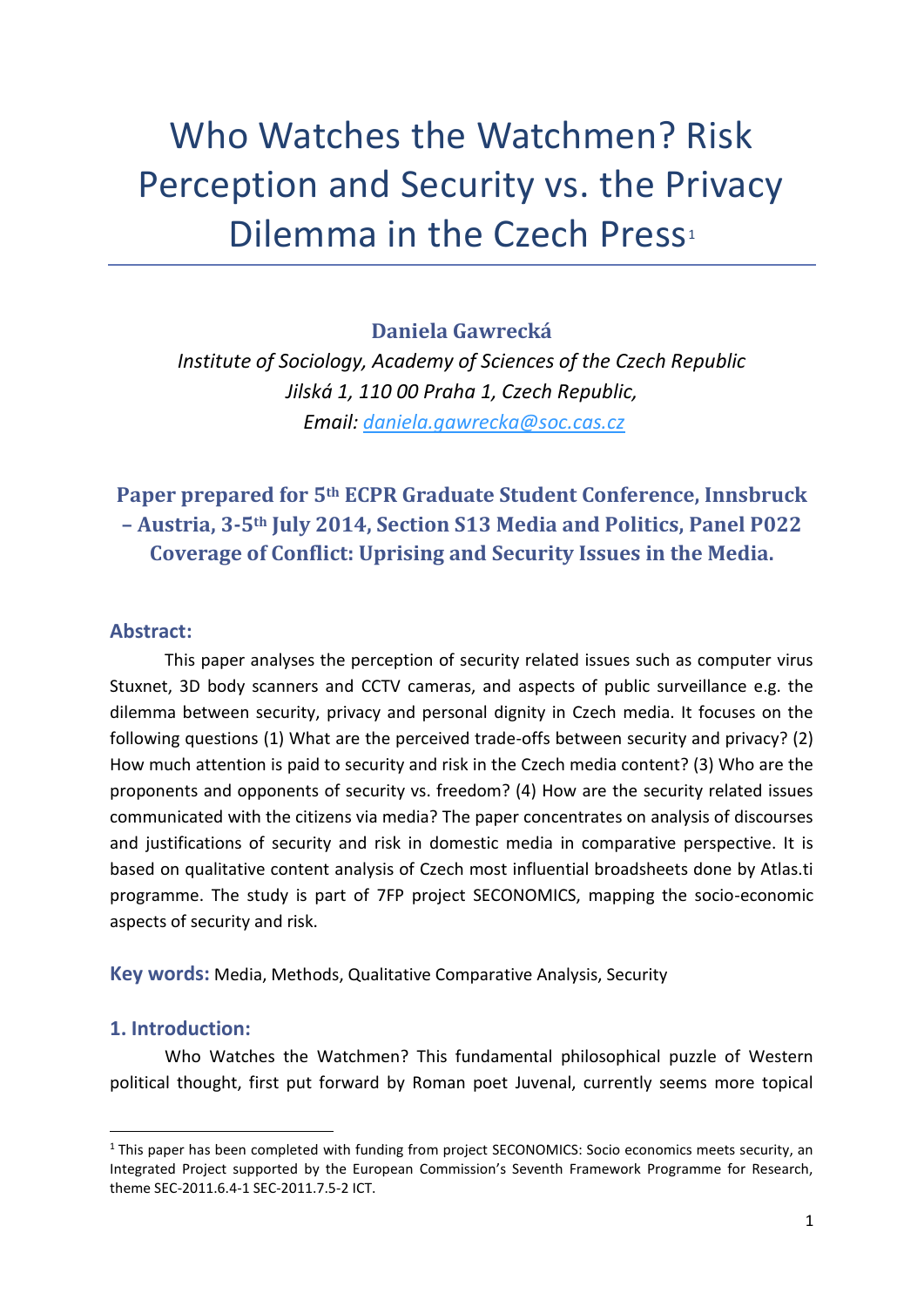than ever before. Public and private surveillance has increased in recent years due to better technological development and IT devices.

'*Over the past half-century, digital technology has become deeply embedded in the fabric of political and economic life. Networked computers underwrite the performance of the global financial system, industrial services and manufacturing, public utilities and government bureaucracy, and military surveillance and power projection'* (Lindsay 2013: 369).

New methods of surveillance have also been created in response to the new kinds of security threats faced by postmodern societies (Beck 1992), such as terrorism, cyberterrorism and espionage and the development and deployment of nuclear and biological weapons. These threats are very complex, sophisticated and they are not temporally, spatially and socially circumscribed (Beck 1992; Mansfeldová and Guasti 2013: 6). Similarly, methods of public monitoring are more efficient than in the past and they do not respect state, cultural or socio-political boundaries. Therefore, surveillance itself is dangerous. Despite its obvious successes and benefits in strengthening security, it poses a threat to people´s privacy, dignity and even health (Davies and Silver 2004; Cavallaro 2008).

The aim of the analysis is to describe the overall media perception and coverage of security topics and various aspects of surveillance in the Czech Republic and put it to the broader context. Paper focuses on the media perception of security issues because the media are one of the key actors in secondary socialisation (McNair 2004; Burton and Jirák 2003). By framing security issues media shape public discourse on security threats, fear and risk perception (Altheide 1997; Kalvas, Váně, Štípková, Kreidl 2012). '*Frames focus on what will be discussed, how it will be discussed, and above all, how it will not be discussed*' (Altheide: 650). Media also introduce new issues into the public debate and influence the form of this debate, which is called 'agenda setting' (McCombs 2004).

For purpose of the analysis, three security-related issues were chosen (1) Stuxnet computer virus (which represents cyber terrorism), (2) CCTV cameras (a security tool which can threaten people´s privacy), and (3) 3D body scanners (representing security measures against terrorism and organized crime, though with possible negative impact on passengers' health). Stuxnet, CCTV cameras and 3D body scanners are self-standing issues of high relevance in the debate about security and the negative aspects of public monitoring. Furthermore, they have recently been discussed in the Czech and international press.

In three steps, I describe the overall media perception of Stuxnet, CCTV cameras and 3D body scanners. First, I study how often the media reported on these topics and which topic was the most interesting for them. Second, I analyse the differences and the similarities between the information and the evaluations in the articles published on the three selected issues in the left- and right-leaning papers. I will focus on the proponents and opponents of freedom and privacy as well as on those who favour security and monitoring. Third, in order to draw general conclusions I establish a broader context for our topics with respect to the situation in the Czech Republic and compare it to the other countries. To achieve these goals, I use an in-depth qualitative comparative analysis of media content.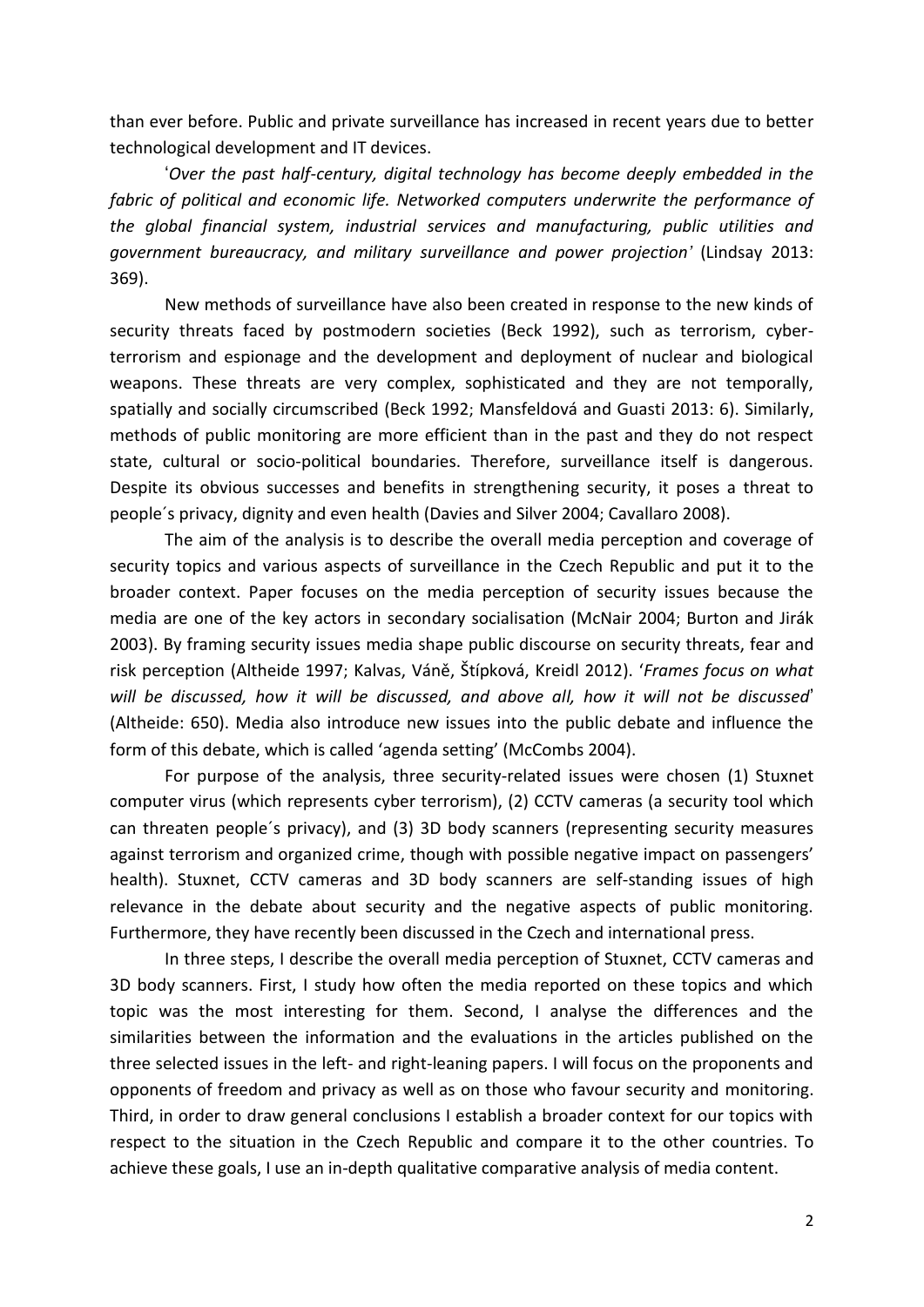This paper was written within the international research project SECONOMICS 'Socio-Economics Meets Security'. The goal of SECONOMICS is to link socio-economics and security methods in order to generate precise, actionable knowledge that can be used to strengthen transport and critical infrastructure security (SECONOMICS 2013a). Within this project, the 'Prague Graduate School in Comparative Qualitative Analysis' was organised from 13 to 18 May 2013. The graduate school focused on international, comparative, qualitative media research on various aspects of surveillance and its media coverage (SECONOMICS 2013; Mansfeldová and Guasti 2013).

The outcome of this summer school is a set of national reports covering this topic in the newspapers of old European Union (EU) member states (Germany, Italy, Great Britain, and Spain) new EU member states (Czech Republic Slovakia, and Poland), and non-European countries (Mexico, the USA, and Turkey)and Mexico. The Czech Republic is one of the countries included in this comparative research. This paper is based on the results of a comparative analysis of Czech press (Gawrecká 2013). The 'freedom-security' dilemma is better studied from the wider international perspective because in this way I can frame my findings context. Therefore I compare the results of my analysis for the Czech Republic with results from other national reports from above mentioned European and also non-European countries (Belakova 2013a,b; De Gramatica 2013; Gawrecká et al. 2014; Hronešová, Guasti, Caulfield 2014; Nitzche 2013; Pereira-Puga 2013; Sojka 20123; Vamberová 2013).

#### **2. Contextualizing Stuxnet, CCTV Cameras and 3D Body Scanners:**

First security-related issue 'Stuxnet' is the computer virus, which was discovered in 2010. It is the first computer virus which caused physical damage across international boundaries (Lindsay 2013; Collins and McCombie 2012). The virus mainly targeted critical infrastructure in Iran (centrifuges for uranium enrichment in the city Natanz) and also in other countries (i.e. Palestine, Saudi Arabia, Syria, Egypt). Stuxnet was developed by the United States and Israel during the programme 'Olympic games' which started under President George W. Bush and continued also under the Barack Obama administration (Lindsay 2013).

Media compared Stuxnet to '*the cyber equivalent of the dropping of the atom bomb*' *2* and '*a new era of warfare*' (Lindsay 2013: 365) and to the '*revolution in cyber-attacks*' (Collins and McCombie 2012: 80). Fortunately, no cyber-attack by Stuxnet has been reported in the Czech Republic (Ministry of the Interior of the Czech Republic 2013). Nevertheless, the Ministry of Foreign Affairs of the Czech Republic has pointed out that the growing dependence on information and communications technologies increases the vulnerability of the Czech Republic and its citizens to future cyber-attacks.

Existing literature on Stuxnet (e.g. Lindsay 2013; Collins and McCombie 2012; Farwell and Rohozinski 2011) focuses mainly on technical aspects of this cyber weapon but does not

**.** 

<sup>2</sup> For example, Israeli IT expert Yuval Elovici warned that the next *'"Stuxnet-like*" *attack against critical infrastructure would have a greater impact than several atomic bombs being released on a major city'* (Collins, McCombie 2012: 80).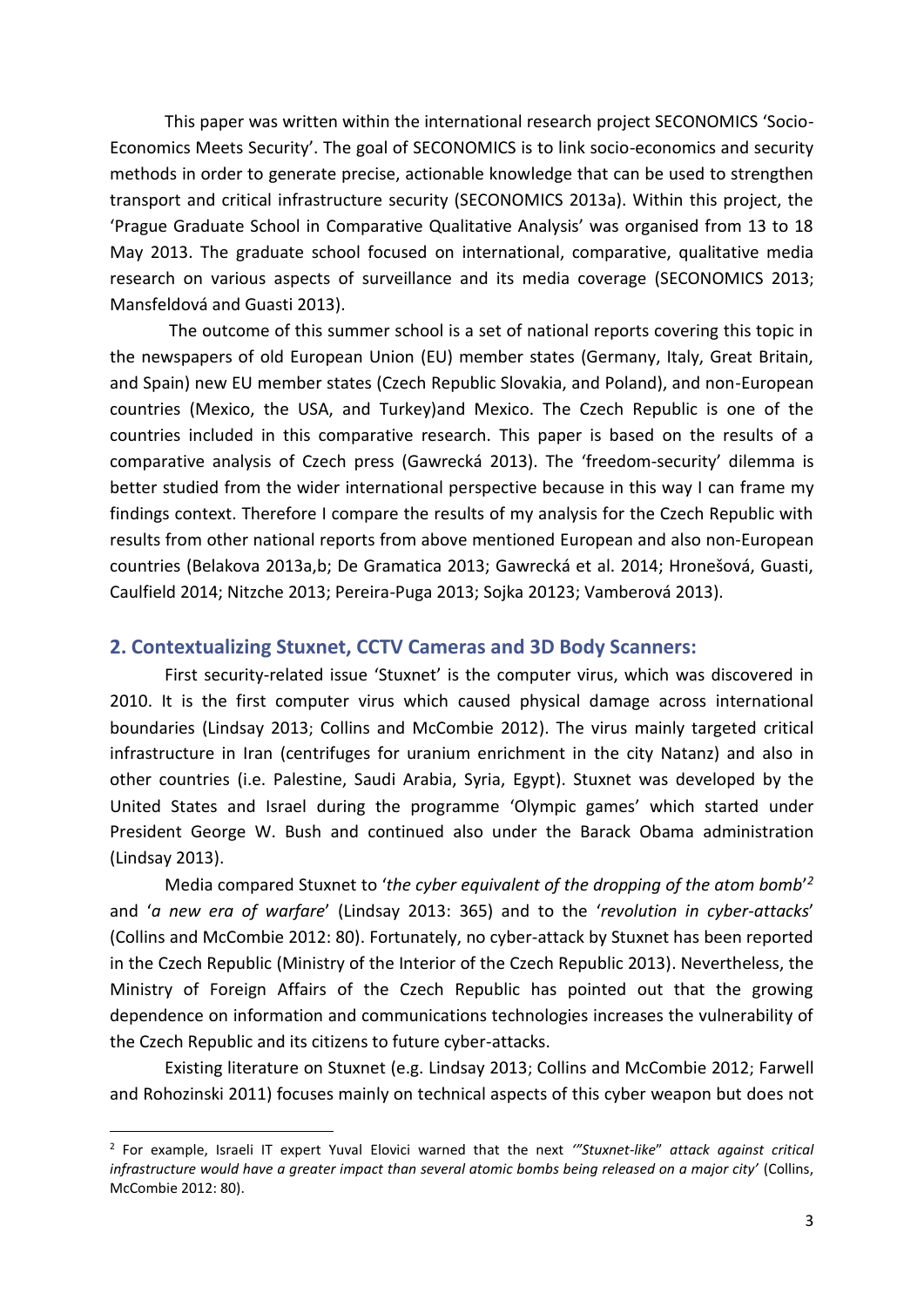reflect the wider consequences of Stuxnet such as the questions of surveillance and negative impact of cyber weapons on the life of ordinary people and their perception of potential risk.

Second security-related issue are 'CCTV cameras' which have been sharply increasing worldwide in recent years. For example, in Great Britain, there are more than 4 million CCTV cameras and the people in London are in average caught on CCTV cameras 300 times a day (Cavallaro 2007: 166). The main purpose of camera installation is to increase security and prevent crime, but sometimes it is ignored that '*the unresponsive eye of the CCTV camera cannot stop violence; it can only observe and record*' (Jones 2005: 1). Nevertheless, negative aspects of CCTV cameras are often ignored. Despite their obvious advantages in the fight against crime (Keval, Sasse 2011; Mazerolle, Hurley, Chamlin 2000), CCTV cameras could also be a risk to our privacy (Mackey 2006; Brooks 2005). Firstly, citizens for the most part do not realise that they are being monitored and do not know the purpose of the monitoring (Granick 2006). Secondly, there is the matter of the storage of such data and the potential threat of these records being misused.

Comparing with two other security issues, the most of scientific articles is available on CCTV cameras. Presumed reason is that CCTV cameras are presented in public space long time and directly affect the life of citizens. The most of articles on cameras dealt with security dimension of CCTV camera use (e.g. crime reduction and prevention), technical aspects and their effectiveness, e.g. Keval and Sasse (2011) explored the effectiveness of CCTV camera systems in Surry. Another example is a research of Mazerolle, Hurley, Chamlin (2000) who examined how cameras influenced the citizens´ behaviour in public space in Cincinnati. Nevertheless, there are not many articles (except Brooks 2005; Mackey 2006) dealing with the CCTV camera systems in relation to privacy protection, risk perception and civil rights.

Third security-related issue are '3D body scanners'. Body scanners have been introduced in civil aviation as a defence against terrorism and against smuggling and human trafficking. Some countries started to install them after the failed terrorist attempt on the flight from Amsterdam to Detroit on 25 December 2009 (Ministry of the Interior of the Czech Republic). Scanners were introduced in the USA (where 450 body scanners were at 78 airports), Great Britain and Germany (Mackey, Smith 2012).

*'The scanners employ backscatter technology, which uses low-power energy beams to produce a very detailed and revealing image of the target. The scanning machine does not produce a typical X-ray image but makes any items on the outside of the body visible to the machine operator. Clothing is thus rendered transparent to the screener operator'* (Mackey, Smith 2012: 372).

Despite its obvious advantages for detecting metallic and non-metallic objects that could be hidden under clothing, there have disadvantages to them as well. They can increase the risk of cancer and may represent an intrusion on human dignity and privacy (ibid., Mackey 2007). Like CCTV cameras, the problems of data storage and the misuse of records could arise.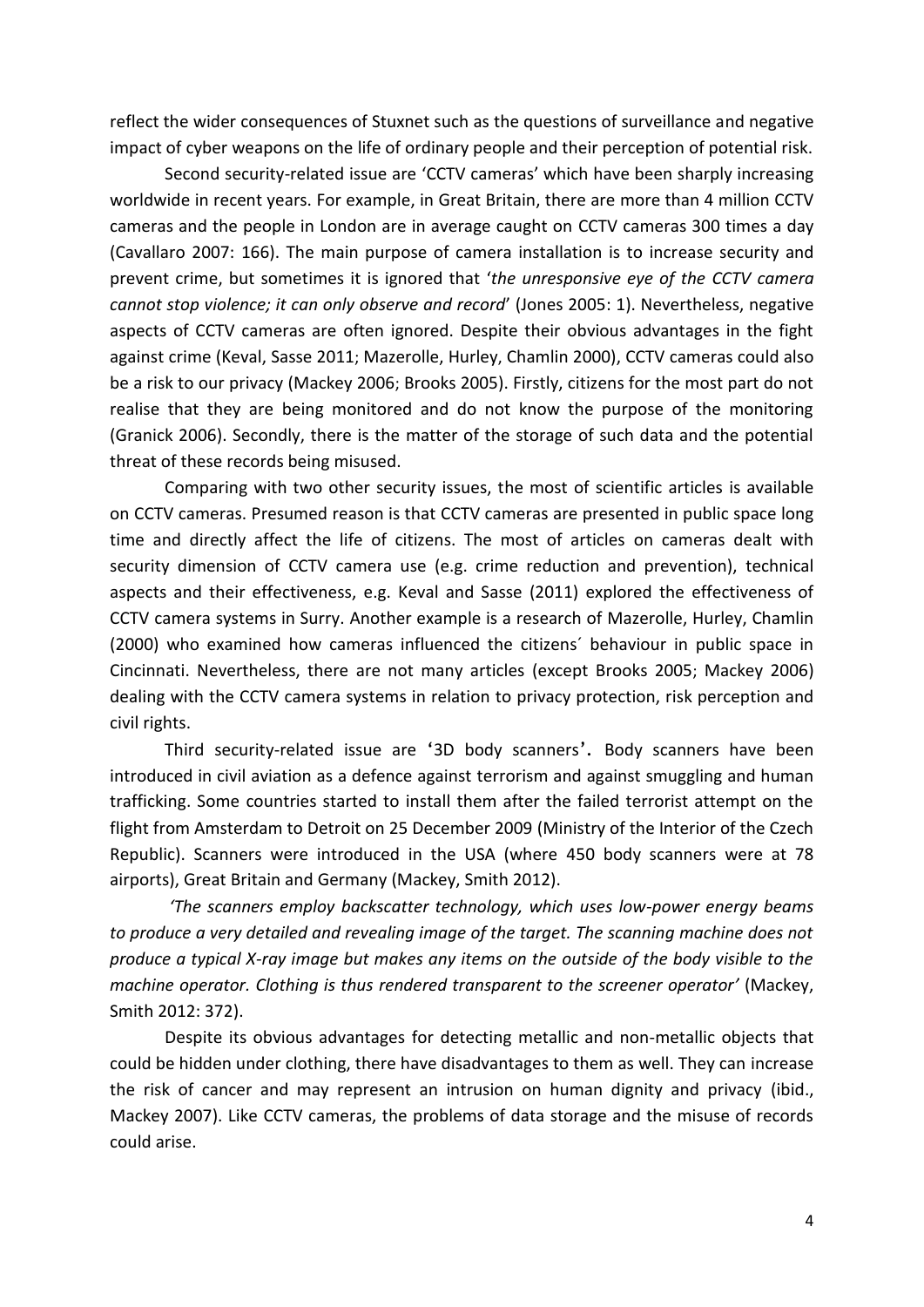Literature dealing with 3D body scanners emphasises technical aspects of scanning procedures (e.g. Balan, Black 2008) but some publications (Mackey 2007; Mackey, Smith 2012) concerns also with legal, social and health aspects of scanners.

#### **3. Media in the Czech Republic:**

The degree of media freedom in the Czech Republic is considered to be high. Freedom of speech and the press, the right to information as to the prohibition of censorship are guaranteed under the Charter of Fundamental Rights and Freedoms (1993), which is part of the Czech constitutional order. Czech journalism also has a relatively good reputation worldwide. According to the Press Freedom Index (2013), media in the Czech Republic are in good condition. The Czech Republic scored 10.17 on a scale from zero to 100, where 100 is the lowest score. The Czech Republic ranked in 16th place, above Germany, and below Ireland in 15th place (ibid.).

Although the Czech media are considered to be free and relatively independent, two important factors influencing the scale of press indecency should not be ignored: (1) the ownership structure and (2) political pressures. Media owners, especially if they have strong political or business ambitions, may try to influence newspapers according to their own interests. These interventions may be either direct or indirect; and selfcensorship can also occur in the newsrooms (Macháček 2013).

There is currently a great variety of press in the Czech Republic. In 2012, there were 1,381 printed titles, including 110 daily papers, 117 weekly papers. The remaining (1,271) newspapers were published less often than weekly in 2012. In the Czech Republic, 3,647 magazines were published (1,962 for the general public and 1,685 were specialised) including 110 magazines in the English language (The National Information and Consulting Centre for Culture 2013: 11).

The most popular Czech newspaper is the tabloid Blesk (Flash), which has a circulation of 413,652 and an estimated average daily readership of 1,223,000 people which is almost twice that of the most popular Czech broadsheet MF Dnes (Young Front Today). Blesk focuses on tabloid topics from showbusiness, politics, sport and crime. Mladá fronta Dnes is the most popular Czech right-leaning broadsheet with a circulation of 266,808 and an estimated readership of 804,000 people per day. The most influential left-wing broadsheet in the Czech Republic is daily Pravo (Right) (with its circulation of 171,053 and an estimated readership of 377,000) (Publishers Union 2013, Media Project 2013).

Currently, all the main Czech dailies declare themselves to be politically independent and not affiliated with any political party. In the Czech Republic, the absence of an open political affiliation is often construed as signifying objectivity and balance. Nevertheless, this may be dubious way of looking at things. A strong tradition of political (albeit good quality) presses has existed since the start of modern Czech journalism in the 19th century (Osvaldová, Halada 2002; Urban 1982). Although nowadays there are no overt political affiliations, there is still a division in the press between the right-leaning tabloids Blesk and Aha, the broadsheets MF DNES and Hospodářské noviny (Economic News), the centrist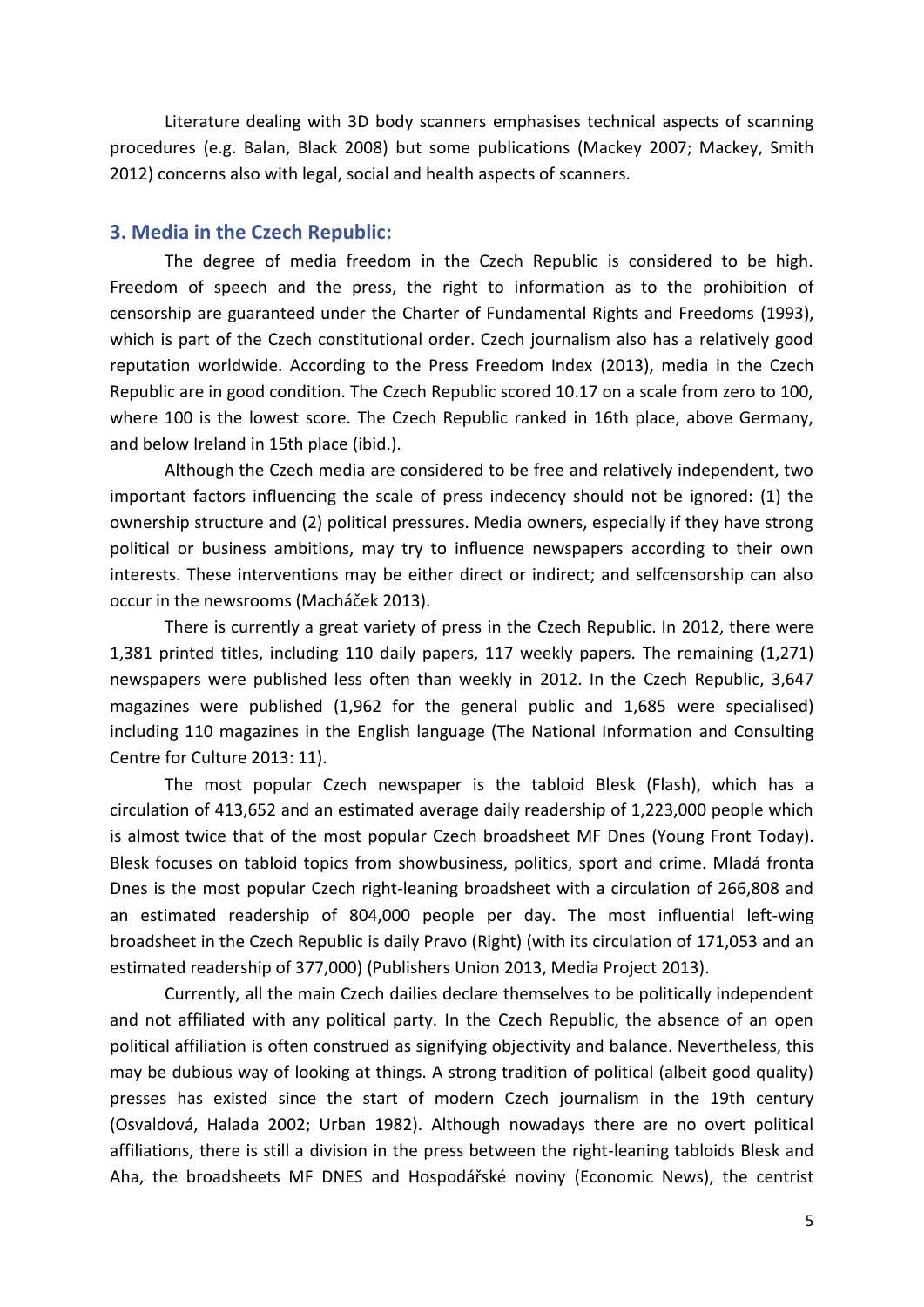Lidové noviny (People´s Paper), the left-leaning Právo and the far left Haló noviny (Hello Newspaper). In my opinion, it is better when readers know the basic political orientation of the papers and journalists than when the papers pretend an impartiality that is not entirely possible.

|                | Name in<br><b>English</b>   | Name in Czech         | <b>Circulation rate</b> |                  |                  |                  |                  | <b>Political affiliation</b>   |
|----------------|-----------------------------|-----------------------|-------------------------|------------------|------------------|------------------|------------------|--------------------------------|
|                |                             |                       | 2008                    | 2009             | 2010             | 2011             | 2012             |                                |
| $\mathbf{1}$   | <b>Young Front</b><br>Today | <b>MF</b> Dnes        | 365815                  | 330280           | 291415           | 304737           | 266808           | right                          |
| $\overline{2}$ | Right                       | Právo                 | 198295                  | 192957           | 184910           | 177650           | 171053           | left                           |
| 3              | Economic<br><b>News</b>     | Hospodářské<br>noviny | 74686                   | 73970            | 60934            | 58216            | 53409            | right                          |
| $\overline{4}$ | People's<br>Paper           | Lidové noviny         | 105843                  | 93272            | 79035            | 73729            | 60657            | centre-right                   |
| 5              | Hello<br>Newspaper          | Haló Noviny           | not<br>available        | not<br>available | not<br>available | not<br>available | not<br>available | extreme left                   |
| 6              | <b>The Journal</b>          | Deník                 | 386657                  | 323862           | 287294           | 263668           | 236567           | regional newspaper<br>centrist |
| $\overline{7}$ | Flash                       | <b>Blesk</b>          | 569369                  | 534017           | 500544           | 473424           | 413652           | tabloid: right                 |
| 8              | Aha                         | Aha                   | 167941                  | 161072           | 148069           | 142924           | 118838           | tabloid: right-<br>centrist    |
| 9              | Sport                       | Sport                 | 85665                   | 79883            | 77227            | 67283            | 61814            | none: sport news               |

#### **Table 1. Top nine daily newspapers in the Czech Republic**

Sources: created by the author, (ABC ČR - Audit Bureau of Circulations Czech Republic 2013; Publishers Union 2013).

## **4. Methodology:**

**.** 

To find out how two most influential Czech righ-oriented newspapers MF DNES and left-oriented daily paper Právo<sup>3</sup> reported on security topics, a comparative qualitative analysis (CQA) of media content was used. This kind of analysis was chosen, despite its limitations, because it provides us with an in-depth look and detailed description of the issue in its causal complexity. In contrast to quantitative methods, a CQA can work without substantial data reduction (Hendl 2008; Rihoux 2009). As a tool of analysis, the computerassisted qualitative software Atlas.ti was used, which is an easy, speedy and reliable method of data processing and visualisation that is able to work with an unlimited amount of qualitative data (Konopásek 2007; Rihoux 2009).

<sup>&</sup>lt;sup>3</sup> Overview of selected newspaper in other countries from comparison offers Table 2 in the Appendix.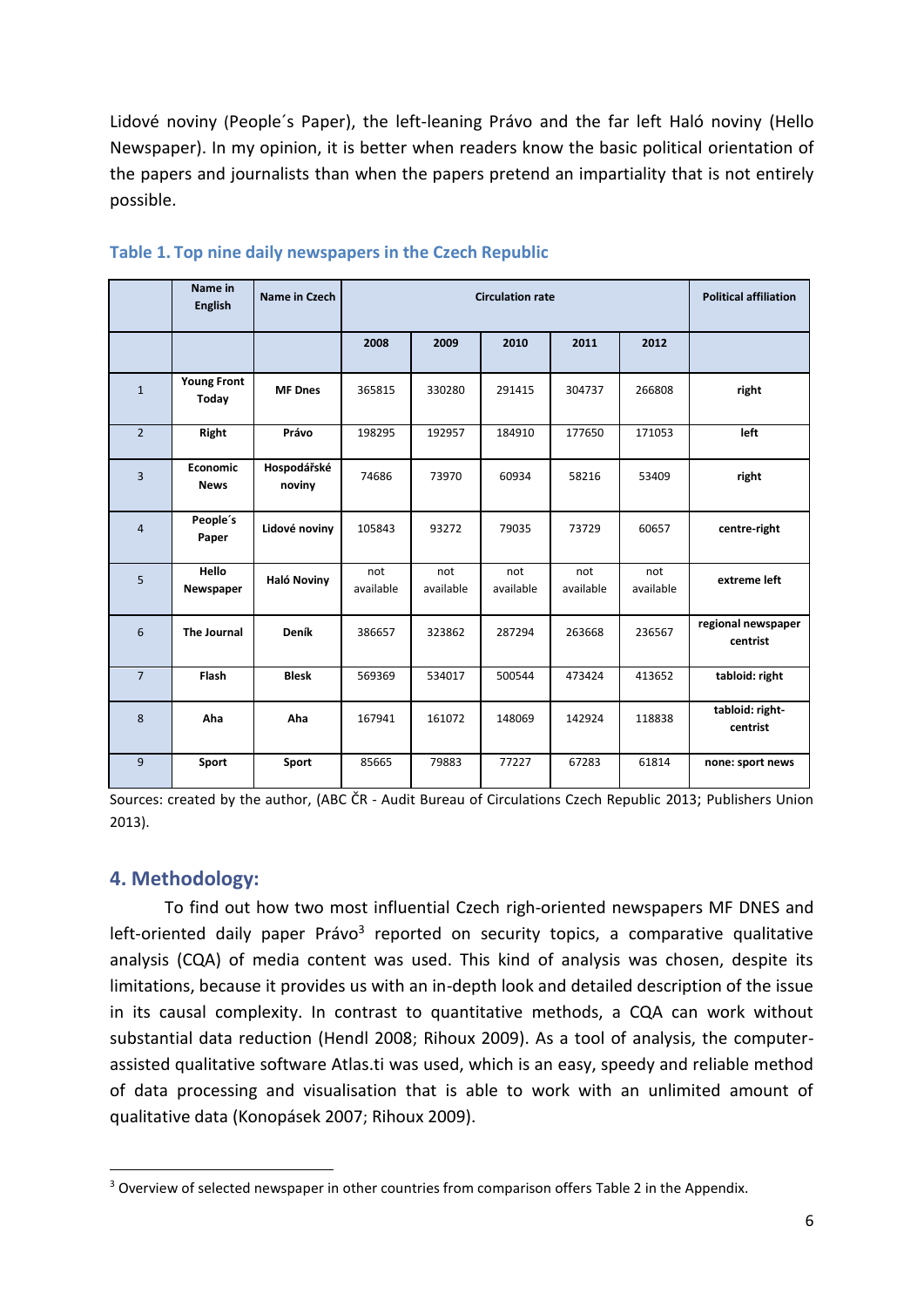For the purpose of gathering the overall sample, I first established the mention of CCTV cameras, Stuxnet and 3D body scanners in Právo and MF DNES between 1 January 2010 and 30 April 2013.<sup>4</sup> In total, there were published 246 articles about all the three security issues in MF Dnes and Právo (see Table 3). An overview of all the articles selected for analysis in Table 1 in the Appendix and Distribution of all the articles on CCTV, Stuxnet a 3D Body scanners 2010-2013 for the Czech Republic in Figures 1-3 and for international comparison in Figures 4-6 in the Appendix.

Amount of data analysed were limited for comparative purposes, which means that only a final sample of 40 articles published between 1 January 2010 and 30 April 2013 were selected. All these 40 articles were carefully read in order to find and mark the relevant quotations. A relevant quotation was each text segment - sentence or several sentences that represented one idea about selected security issues and an answer to the question WHO (actor), WHAT (topic), HOW (argumentative strategy), and, if possible, also WHY (justification).

Quotations were further coded according to a coding scheme. Each of the selected three security issues had its own coding scheme, which was the same for all countries covered in this study. Predefined categories from the coding scheme were used in order to reduce personal bias and subjectivity and to make the results internationally comparable.

| <b>Pre-defined categories</b>                                      |                  |  |  |
|--------------------------------------------------------------------|------------------|--|--|
| Actor (who is speaking about the topic)                            |                  |  |  |
| <b>Topic</b>                                                       |                  |  |  |
|                                                                    | a) definitive    |  |  |
| Argumentation strategies (the way actors<br>communicate the topic) | b) evaluative    |  |  |
|                                                                    | c) advocative    |  |  |
|                                                                    | a) positive      |  |  |
| Direction of argument (actor's opinion on the topic)               | b) negative      |  |  |
|                                                                    | c) neutral       |  |  |
| Justification (arguments supporting actor's opinion)               |                  |  |  |
|                                                                    | a) cooperation   |  |  |
| Interaction (between actors)                                       | b) confrontation |  |  |
| Actor's origin (country)                                           |                  |  |  |

#### **Table 2. Coding scheme model**

1

<sup>4</sup> The Czech Media database Anopress IT (Anopress Media Database2013) was used to find most of the articles (195 articles). The rest of the overall sample (51 articles) was detected via the internal search engines of Novinky.cz, which is the online version of Právo, idnes.cz, and Technet, the online version and online supplement dealing with cyber technologies in MF DNES, as well as via Google.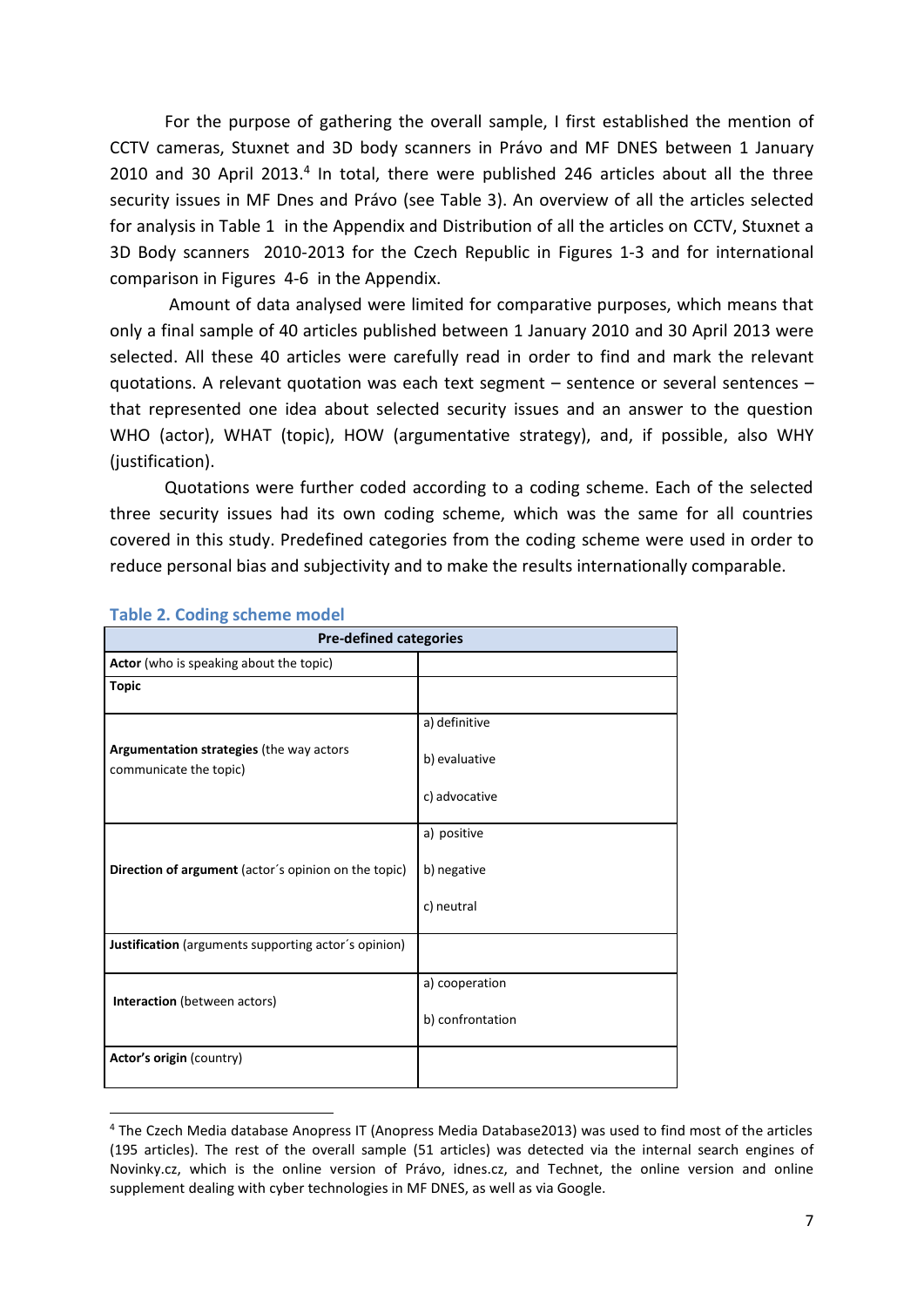| Political orientation of a paper         | a) left-leaning<br>b) right-leaning |  |
|------------------------------------------|-------------------------------------|--|
| <b>Country code</b> (newspaper's origin) |                                     |  |
| .                                        |                                     |  |

Source: created by Petra Guasti and by the author.

|  | Table 3. Total number of articles found for each topic and newspaper 2010-2013 |  |  |  |  |
|--|--------------------------------------------------------------------------------|--|--|--|--|
|--|--------------------------------------------------------------------------------|--|--|--|--|

|                                  |                    | 2010           | 2011           | 2012 | 2013         | <b>Total</b> |
|----------------------------------|--------------------|----------------|----------------|------|--------------|--------------|
| PRÁVO: left-leaning newspaper    | 3D body<br>scanner | 21             | 4              | 1    | $\mathbf{1}$ | 27           |
|                                  | Stuxnet            | $\overline{4}$ | 10             | 11   | $\mathbf{1}$ | 26           |
|                                  | CCTV               | 8              | 14             | 13   | 11           | 46           |
| MF DNES: right-leaning newspaper | 3D body<br>scanner | 14             | 5              | 1    | $\mathbf 1$  | 21           |
|                                  | Stuxnet            | $\overline{2}$ | $\overline{4}$ | 8    | $\mathbf 0$  | 14           |
|                                  | <b>CCTV</b>        | 40             | 33             | 29   | 10           | 112          |
| <b>Total</b>                     |                    | 89             | 70             | 63   | 24           | 246          |

Source: created by Petra Guasti and by the author.

# **5. Analysis:**

## **5.1 CCTV cameras:**

*'You always have to pay for safety. CCTV cameras are just a small personal limitation that helps to increase the security of society...' (Rovenský 2011).*

This quote from Jiří Straus, the head of the Department of Criminology at the Czech Police Academy, provides a good illustration of the general tendencies on CCTV cameras in the Czech Republic. A qualitative content analysis of the two papers revealed that increased surveillance is a fair price for strengthening security regardless of the trade-off, which is a decrease in privacy.

Of all three security topics the most media coverage in both newspapers was devoted to CCTV cameras. It is not surprising that a large number of articles were devoted to security cameras considering that security cameras are becoming more rapidly and more increasingly prevalent in the public space in areas such as the streets and squares of Czech cities, and in schools, libraries, children´s playgrounds, town and city halls and other state institution. The language of the coded article was mainly neutral. In the left-leaning Právo, 'Big brother' was mentioned twice as a metaphor for CCTV cameras, but surprisingly without negative connotations.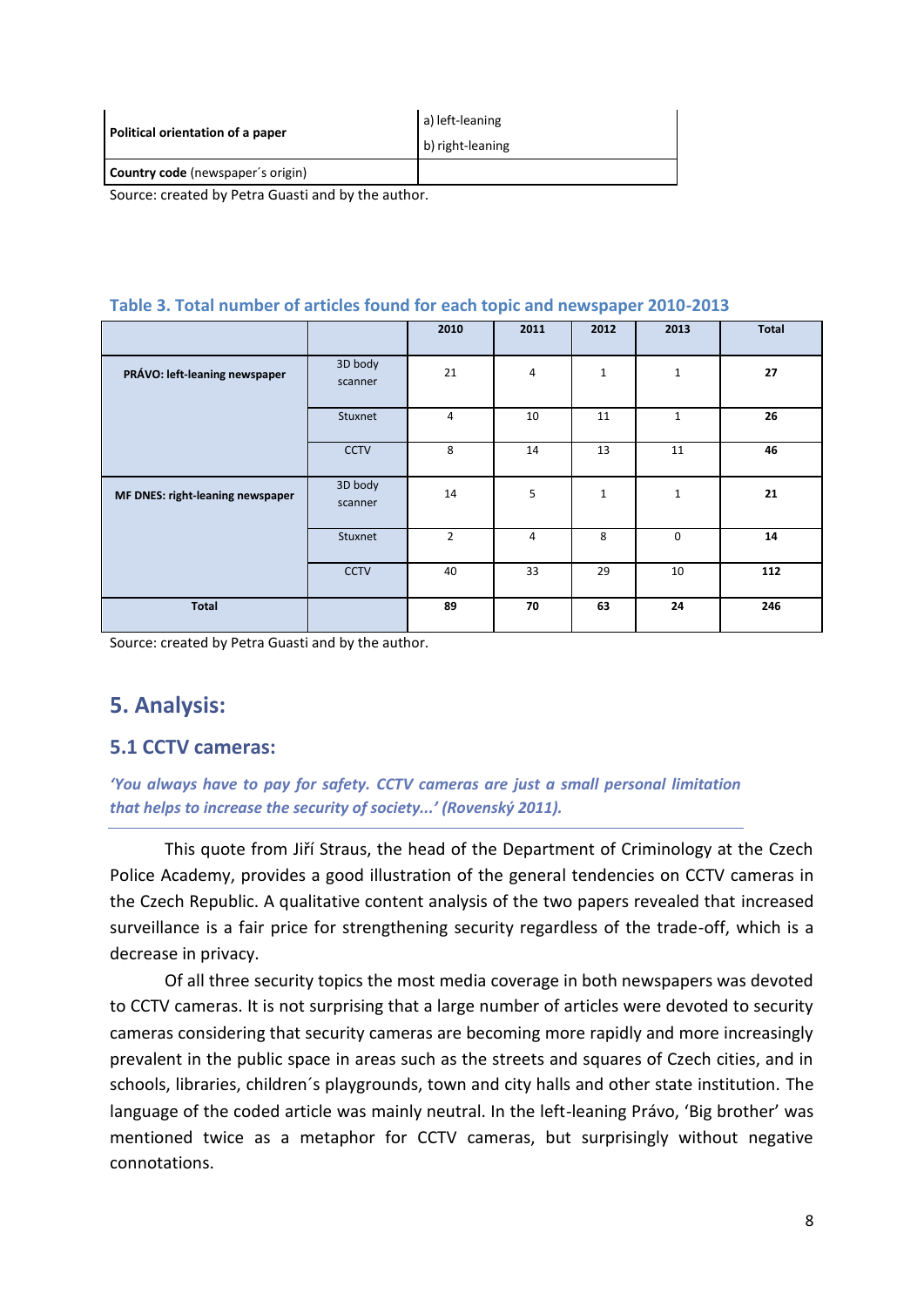The dominant topic was the purchase and installation of CCTV cameras followed by the topic of surveillance. There were no big changes in the topics covered in the articles over time in either MF DNES or Právo.



## **Figure 1. Top ten topics connected with CCTV cameras in Právo and MF DNES**

Source: created by the author.

The actors who were the sources of the statements – most of whom were journalists and police officers – offered a general description of the given issue. Almost all main actors identified during the coding process were supporters of CCTV cameras. If they evaluated it, their opinions were mainly positive. Similarly, passengers and citizens (with one exception) greatly appreciated the installation of cameras. They were installed to prevent vandalism, pickpocketing in public transport and to strengthen security in road traffic. Journalists were the dominant actors in both newspapers (see Figure 2). Journalists most often figured as actors in the informative articles. Sometimes they also presented their opinions on CCTV cameras, and most of the time their opinions were positive.

**Figure 2. Top ten actors connected with the topic of CCTV cameras in Právo and MF DNES**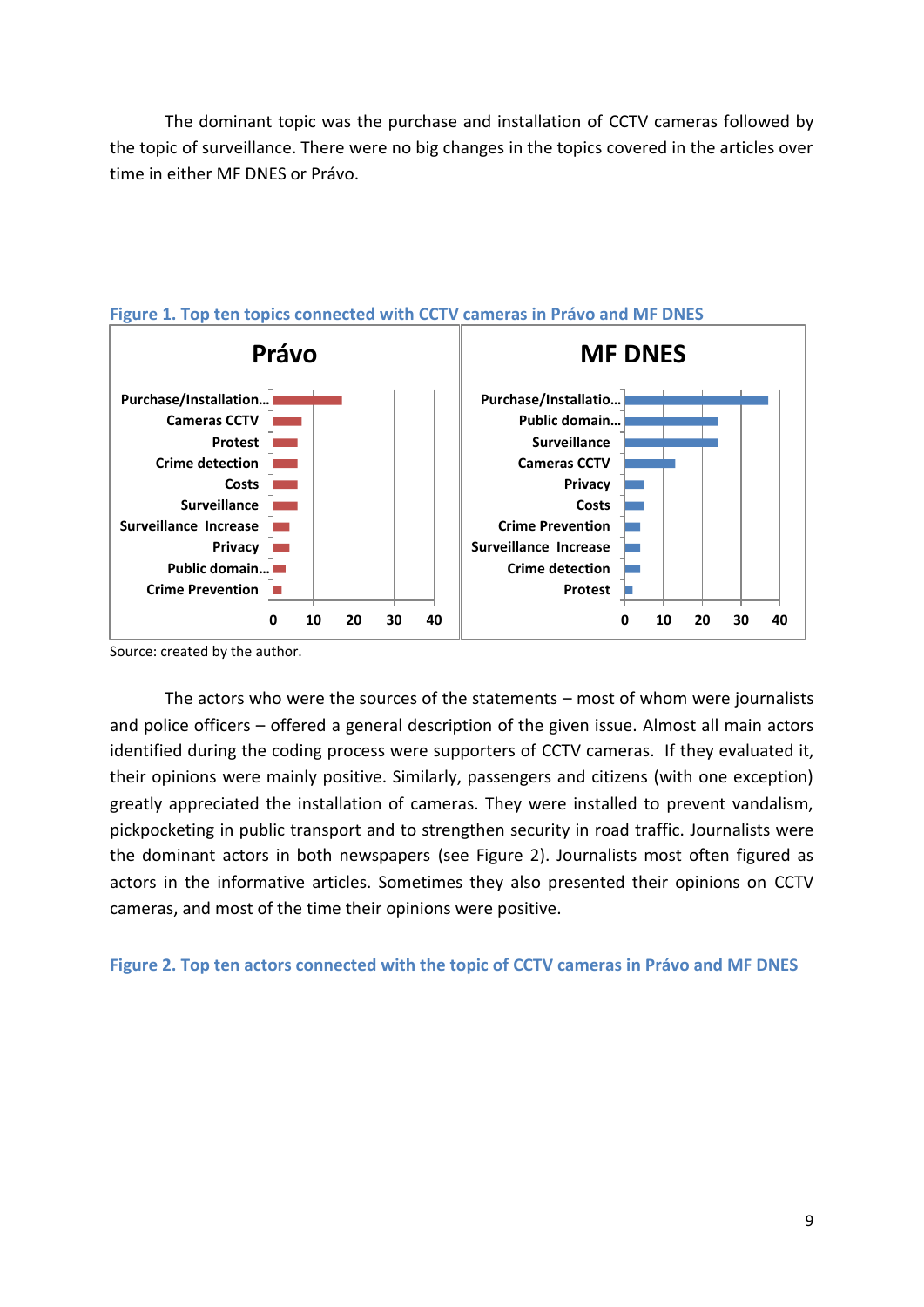

Source: created by the author.

The analyses did not confirm my assumption that there would be striking differences in the directions of argument according to the left-right political affiliation of the daily papers. I expected that the left-leaning Právo would report on CCTV cameras more negatively whereas the right-leaning MF DNES would evaluate CCTV positively. In fact, a preponderance of positive evaluations was found in both papers. Nevertheless, Právo criticised CCTV cameras slightly more than MF DNES. For example, Právo pointed to the invasion of privacy they represent. MF DNES reported more on the economic aspects of surveillance; for example, on the fact that real estate prices tended to rise in areas monitored by cameras.



**Figure 3. Argumentation strategies and the directions of argument in Právo and MF DNES**

Source: created by the author.

The justifications employed to substantiate the actors' views differed slightly between right- and left-leaning papers. Crime prevention was the prevailing justification in both papers. In MF DNES, there is a big gap between the prevalence of the first justification, crime prevention, and the rest, while the distribution of justifications in Právo is more equal (see Figure 4).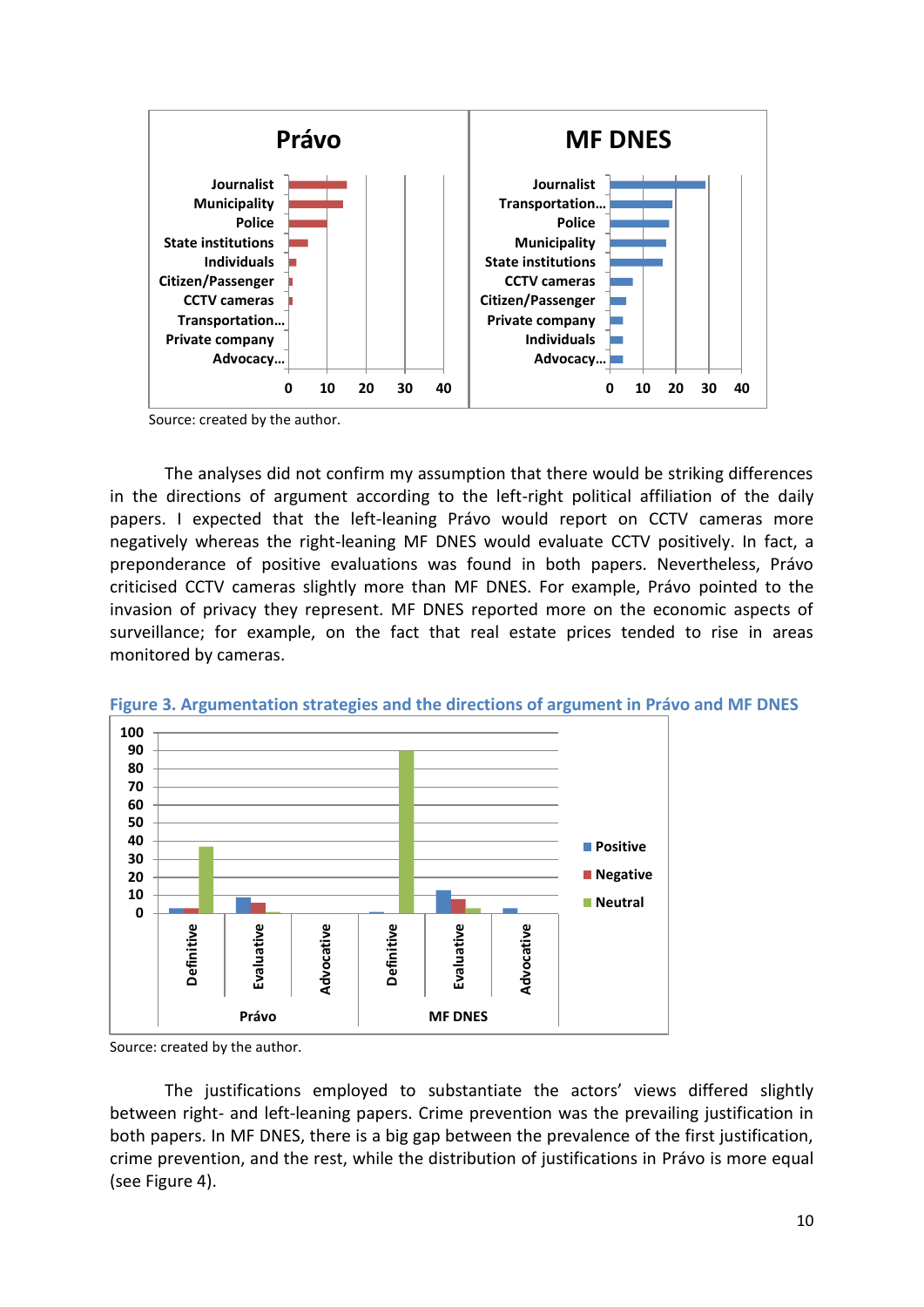

#### **Figure 4. Nine justifications for the use of CCTV**

Source: created by the author.

Table 4 offers international comparison of the Czech Republic with other nine countries from the sample according to the topics. For comparative purposes, saliences was selected which signifies the degree of the degree of acceptance (positive salience) and the degree of rejection (negative salience).

Of all the countries analysed, Poland wrote the most about CCTV cameras. The press in Spain and Great Britain approached CCTV cameras from informative perspective, often because of high interest in CCTV cameras themselves was reported in these countries. Nevertheless, Spanish and British newspapers did not often justify their arguments, so the debate about scanners was not as sophisticated as, for example, in Slovakia and Germany. New member states of EU, such as Poland, Slovakia, and the Czech Republic, focused on this issue a lot, though they were not particularly interested in 3D body scanners and Stuxnet. On the other hand, the lowest interest and shallowest debate about cameras was reported in Italy and Mexico (Belakova 2013a,b; De Gramatica 2013; Gawrecká et al. 2014; Hronešová, Guasti, Caulfield 2014; Nitzche 2013; Pereira-Puga 2013; Sojka 20123; Vamberová 2013).

|                    | Purchase/<br>installation of<br><b>CCTV cameras</b> | <b>Public domain</b><br>monitoring | <b>Cameras CCTV</b> | <b>Security</b><br>related rules<br>and regulations | <b>Surveillance</b>   |
|--------------------|-----------------------------------------------------|------------------------------------|---------------------|-----------------------------------------------------|-----------------------|
|                    | Spain                                               | Spain                              | Germany             | Spain                                               | <b>Czech Republic</b> |
|                    | <b>Czech Republic</b>                               | Poland                             | Poland              | Poland                                              | Poland                |
|                    | Slovakia                                            | Slovakia                           | Slovakia            | Slovakia                                            | Germany               |
| high salience      |                                                     | UK                                 | UK.                 | UK                                                  | UK                    |
|                    |                                                     | <b>USA</b>                         |                     |                                                     | <b>USA</b>            |
|                    |                                                     | Czech Republic                     |                     |                                                     |                       |
| medium<br>salience | Mexico                                              | Mexico                             | Mexico              |                                                     | Slovakia              |
|                    | Poland                                              |                                    | Czech Republic      |                                                     |                       |

## **Table 4. Comparison of topics according to salience 2010-2013**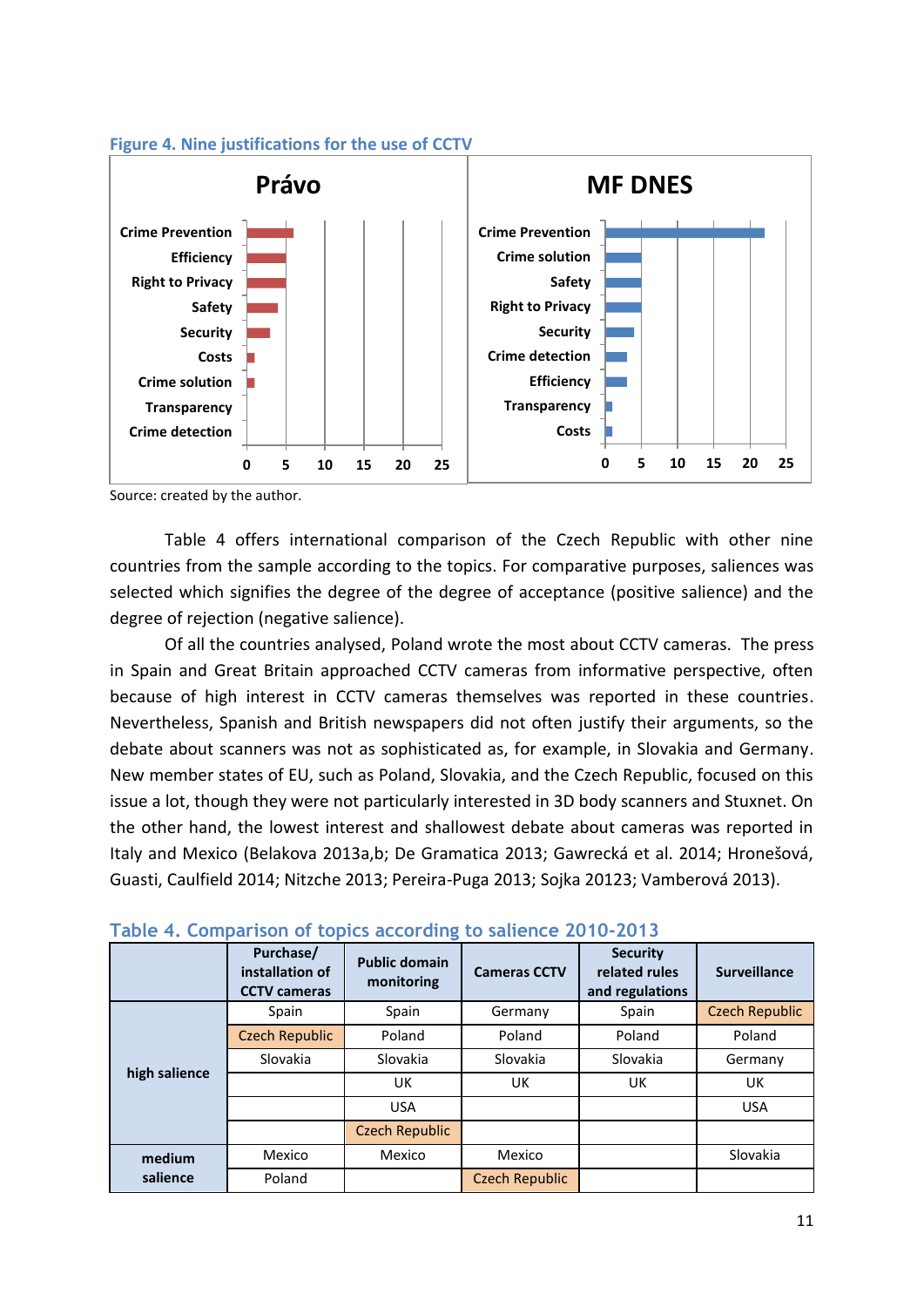|              | Germany    |       | Italy      |                       |        |
|--------------|------------|-------|------------|-----------------------|--------|
|              |            |       | Spain      |                       |        |
|              | UK         | UK    | <b>USA</b> | <b>USA</b>            | Spain  |
|              | <b>USA</b> | Italy |            | Italy                 | Italy  |
| low salience |            |       |            | Mexico                | Mexico |
|              |            |       |            | Germany               |        |
|              |            |       |            | <b>Czech Republic</b> |        |

Source: SECONOMICS ISASCR

#### **5.2 Stuxnet**

#### *'It is one of the most complex threats that we have ever faced' (Kužník 2012).*

These are the words Roel Schouwenberg, an executive at Kaspersky Lab, used to describe the Flame virus. Flame is an improved successor to Stuxnet. The left-leaning Právo focused slightly more on Stuxnet than the right-leaning MF DNES. Czech newspaper paid to the Stuxnet least attention from all the three security issues. Perhaps the Czech media did not consider Stuxnet to be an issue of much relevance to the Czech Republic and for this reason reported little on it.

The coded articles about Stuxnet were overwhelmingly informative. To obtain information about Stuxnet, both newspapers relied on a broad range of international resources and the opinions of foreign and Czech cyber-security experts. Expert contributions were necessary for the articles in both papers to report on the complexity and technical details of Stuxnet. The newspapers also cited international press agencies and foreign media such as The New York Times and the BBC. Articles about Stuxnet provide the most in-depth look at the issue of cyber-espionage and viruses, in contrast to the articles on CCTV cameras, which were numerous, but shorter and less factually based.

Nevertheless, both papers expressed concerns about the potential abuse of Stuxnet and other cyber-weapons. The content analysis has shown that the prevailing topic relating to Stuxnet was cyberwar and attacks. This topic dealt with the following three sub-issues: (1) an attack on Iran and its nuclear programme, (2) an attack on other states (Syria, Israel), (3) viruses as cyber-war weapons (mention was made of the Stuxnet, Flame, and Stars Duqu viruses), (4) the origin of the virus (which was ascribed to the USA and Israel).

**Figure 5. Top ten topics connected with Stuxnet in Právo and MF DNES**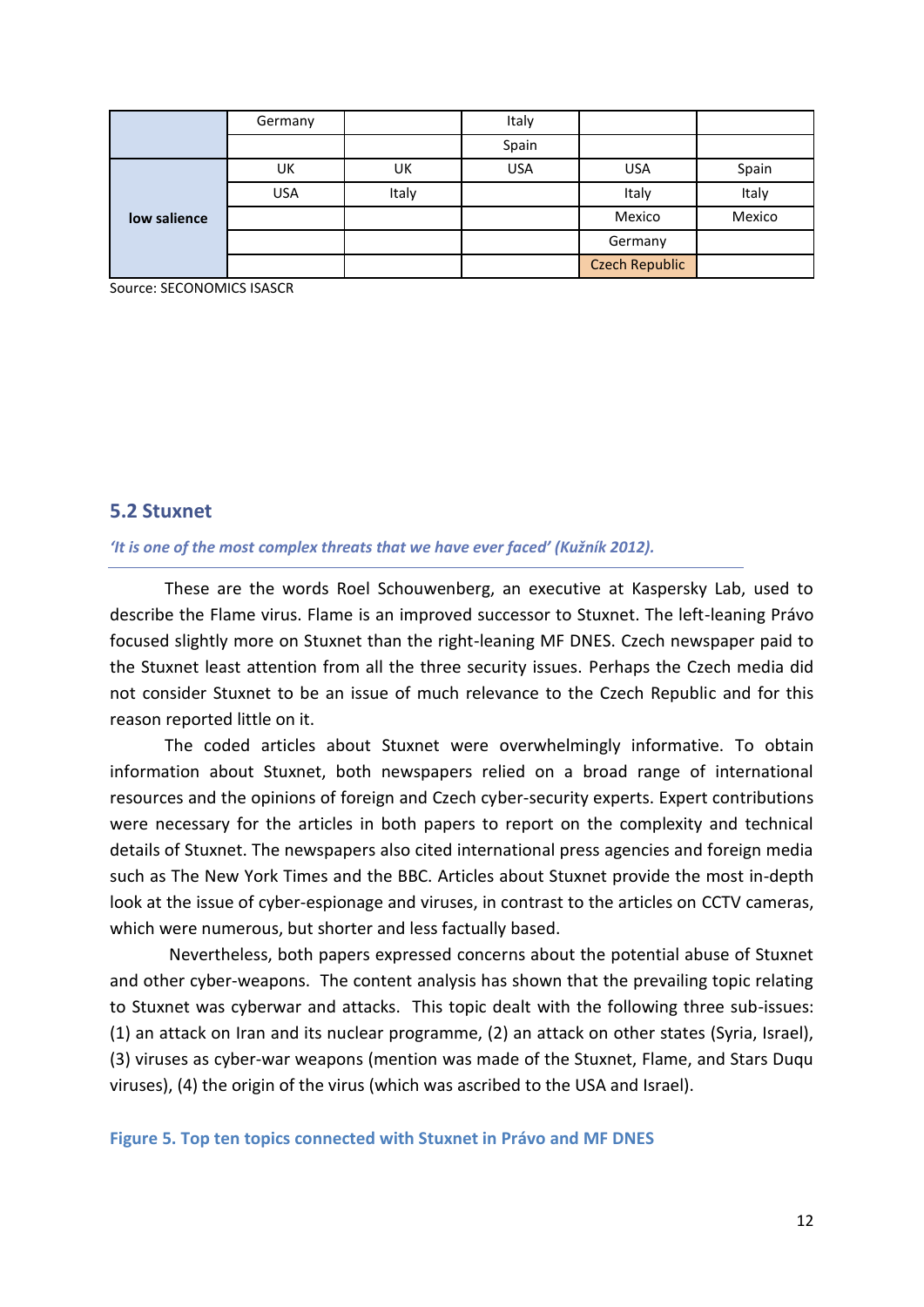

Source: created by the author.

Considerable space was also devoted to expert opinion in both papers. Experts were the second most common actor referred to in both dailies. The experts were in most cases anonymous, referred to in the newspapers in formulation such as 'according to the expert/s', 'some experts claim', 'experts believe', but in most cases they did not cite any specific names.



#### **Figure 6. Top ten actors connected with body scanners in Právo and MF DNES**

Source: created by the author.

The articles were dominated by statements that employed a neutral tone (68 statements out of 73 in total). Only two statements were evaluative, and both evaluations were negative. In Právo, one article pointed out the possible dangers of Stuxnet. The fact that views they published on the third security topic, the Stuxnet virus, were rather neutral. I think that this topic seems remotely relevant to the Czech security context because Stuxnet has not attacked critical Czech infrastructure. Nevertheless, Stuxnet was mentioned in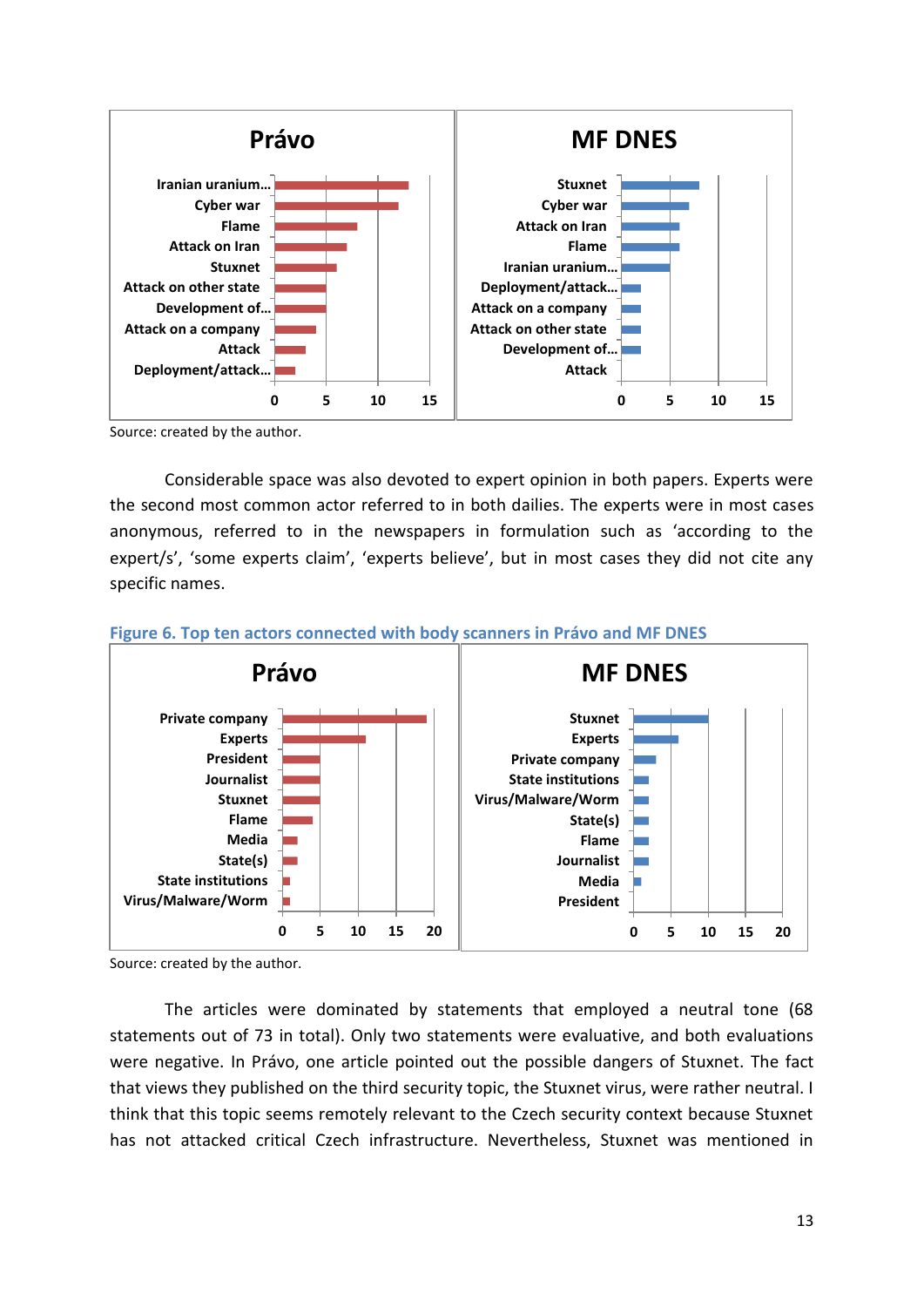recent discussions of the Edward Snowden affair. On the other hand, the Snowden affair started after the time of our analysis so it is not so relevant for the context.



**Figure 7. Argumentation strategies and the directions of argument in Právo and MF DNES**

Source: created by the author.

No justifications of opinions on the use of Stuxnet were expressed in almost any of the topics connected with Stuxnet. Only three justifications were presented in the two papers (two in MF DNES and one in Právo).

In Table 5 comparison of the Czech Republic with other countries from the sample is available. In some countries, such as the United States, Germany, and, to some extent, Slovakia, one can see a sophisticated and detailed debate about Stuxnet. Nevertheless, in the most states, including the Czech Republic, Poland, Great Britain and Spain, media published mainly descriptive articles about Stuxnet but these lacked the wider context and justifications. In other words the broader debate about virus consequences and impact was mostly missing there (Belakova 2013a,b; De Gramatica 2013; Gawrecká et al. 2014; Hronešová, Guasti, Caulfield 2014; Nitzche 2013; Pereira-Puga 2013; Sojka 20123; Vamberová 2013).

|               | <b>Attack</b><br>on<br><b>Iran</b> | <b>Iranian</b><br>uranium<br>enrichment<br>program | <b>Deployment</b><br>/attack<br>using<br><b>Stuxnet</b> | <b>Stuxnet</b>        | <b>Cyber war</b>      |
|---------------|------------------------------------|----------------------------------------------------|---------------------------------------------------------|-----------------------|-----------------------|
|               | Spain                              | UK                                                 | <b>USA</b>                                              | <b>USA</b>            | Spain                 |
|               | <b>Great Britain</b>               | <b>USA</b>                                         | Slovakia                                                | UK                    | <b>Czech Republic</b> |
| high salience |                                    | Slovakia                                           | Spain                                                   | Germany               | <b>USA</b>            |
|               |                                    | Spain                                              |                                                         |                       | UK                    |
| medium        | Slovakia                           | Poland                                             | Italy                                                   | <b>Czech Republic</b> | Germany               |
| salience      | Germany                            | <b>Czech Republic</b>                              | Mexico                                                  | Italy                 | Poland                |

#### **Table 5. Comparison of topics according to salience 2010-2013**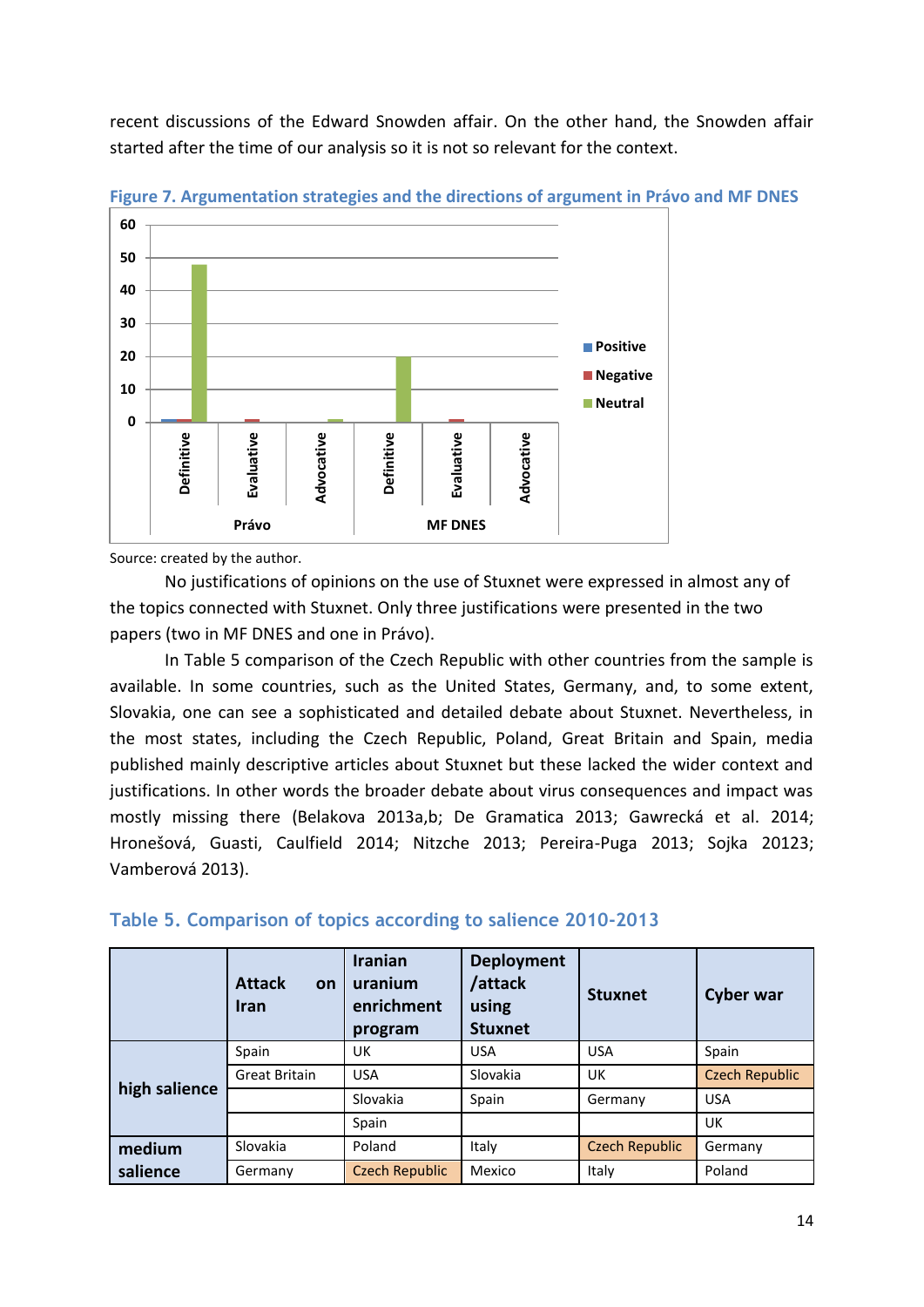|              | <b>USA</b>            |         |                       | Mexico | Italy  |
|--------------|-----------------------|---------|-----------------------|--------|--------|
|              |                       |         |                       |        | Mexico |
| low salience | <b>Czech Republic</b> | Germany | Germany               | Spain  |        |
|              | Italy                 | Italy   | UK                    | Poland |        |
|              | Mexico                | Mexico  | <b>Czech Republic</b> |        |        |
|              | Poland                |         |                       |        |        |

Source: SECONOMICS ISASCR

#### **5.3 Body scanners**

*'The effort to stop the risk of a possible terrorist attack could raise another treat for human life with the same probability' (Právo 2010).* 

The citation above refers to the potential of the scanners to increase the risk of cancer. The analysis showed that the opinion on body scanners was predominantly negative in both papers. Newspapers were the most critical of 3D body scanners from all the three. Scanners were criticised not only for their health risks but also for the fact that scanning and related security inspections are time-consuming and sometimes humiliating procedures.

The topic of body scanners could be of interest to journalists at both papers for two reasons. First, despite the fact that body scanners have not yet been installed in Czech airports, they may be in the future. Second, Czech citizens have experience with body scanners from international airports.

There were no big differences between the two dailies regarding the actors they referred to. The Transport Security Agency, journalists and experts were dominant actors in both papers. Journalists were important actors, particularly in MF DNES. They described their own (often negative) experiences with body scanners at American airports. For example, a journalist from MF DNES, Teodor Marjanovič, described his unpleasant experience with 3D body scanners at a US airport: *'They took me aside and subjected me to thorough thumb. I can't call it anything else. Once they've "banged you up" with the little manual metal detector, they then do it manually. They touch your armpits, groin, everywhere, and it borders on intimacy'* (Marjanovič 2010). Other negative experiences of passengers were added. They also presented general information on body scanners.

Experts were relevant actors in both dailies. Experts included, for example, the director of the Czech State Office for Nuclear Safety Dana Drábová and the director of the Centre for Radiological Research in Columbia David Brenner. Experts and scientists were among the prominent actors expressing criticism on the 3D scanner topic and pointing out the health risks.

**Figure 8. 'Top ten' actors connected with body scanners in Právo and MF DNES**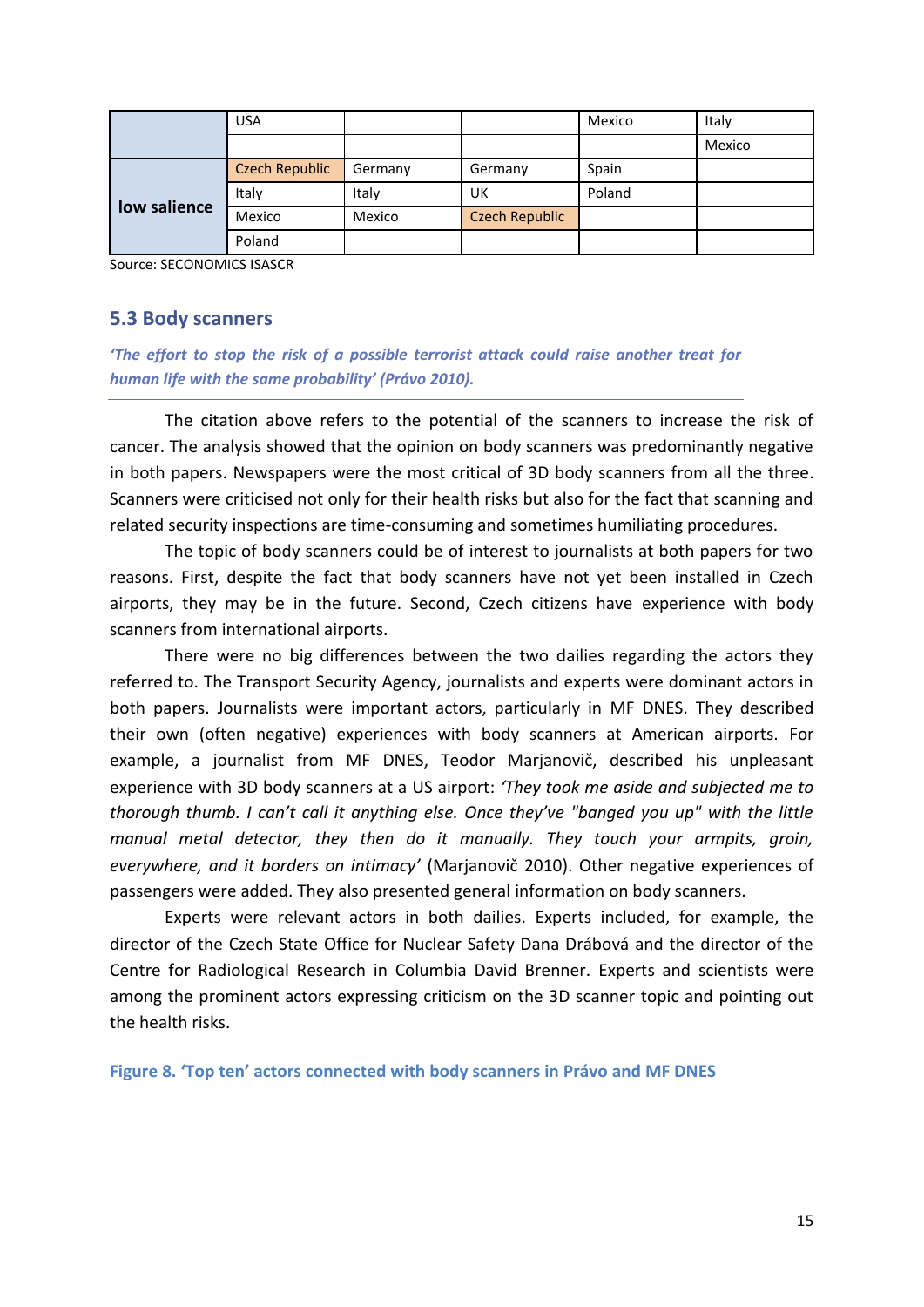

Source: created by the author.

The distribution of topics in this case was even more alike than in the case of actors. The topics that dominated MF DNES and Právo both were body scanners, security related rules and regulations and health issues. Body scanners themselves were the prevailing topic in the whole sample and in each newspaper. Nevertheless, it should be taken into account that 'body scanner' is a very general kind of topic. Another important topic was health issues, in particular the risk of cancer, which is allegedly increased by radiation from the scanners. Almost all the attention paid to this topic was in 2010, when the scanners were introduced and the potential of a health risk first arose.

The sources of information in the articles were Czech and international experts, foreign agencies and newspapers, as well as passengers and airport employees. The language used in the coded articles was mostly neutral, but in several instances (usually when unpleasant experiences with scanners were being described) it also contained expressive terms.



#### **Figure 9. Seven topics connected with body scanners in Právo and MF DNES**

Source: created by the author.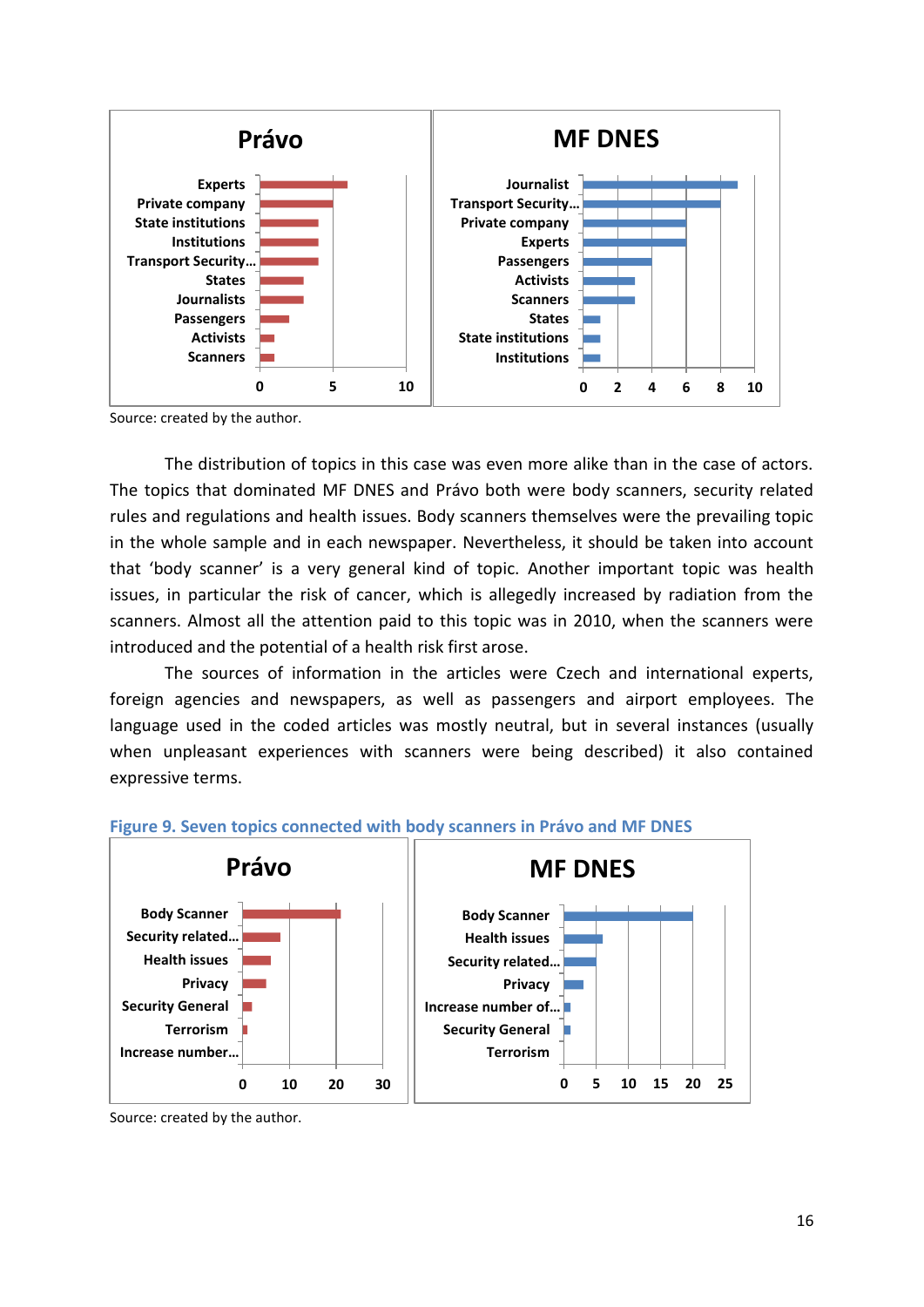The prevailing argumentation strategies were definitive (in 62 statements in both papers) and the directions of argument were neutral. Experts as well as passengers and activists expressed negative evaluations of body scanners. Experts warned against the risk of cancer that could be increased by scanners and claimed that the risk was much higher if the scanner was damaged.



**Figure 10. Argumentation strategies and the directions of argument in Právo and MF DNES**

Figure 11 presents the seven types of justifications that were used in the articles. Statements justifying the use of scanners for reasons of health, privacy and efficiency were found most often. These three justifications were found most often in both papers. Opponents of the scanners included passengers and activists who criticised the humiliating procedure of body scanning. Similarly, some passengers expressed negative opinions on the scanners for ethical or religious reasons. The possible health risk (the increased risk of cancer, especially if the scanner is broken) is another important argument that has been raised by scanner opponents.

**Figure 11. Six justifications connected with body scanners in Právo and MF DNES**

Source: created by the author.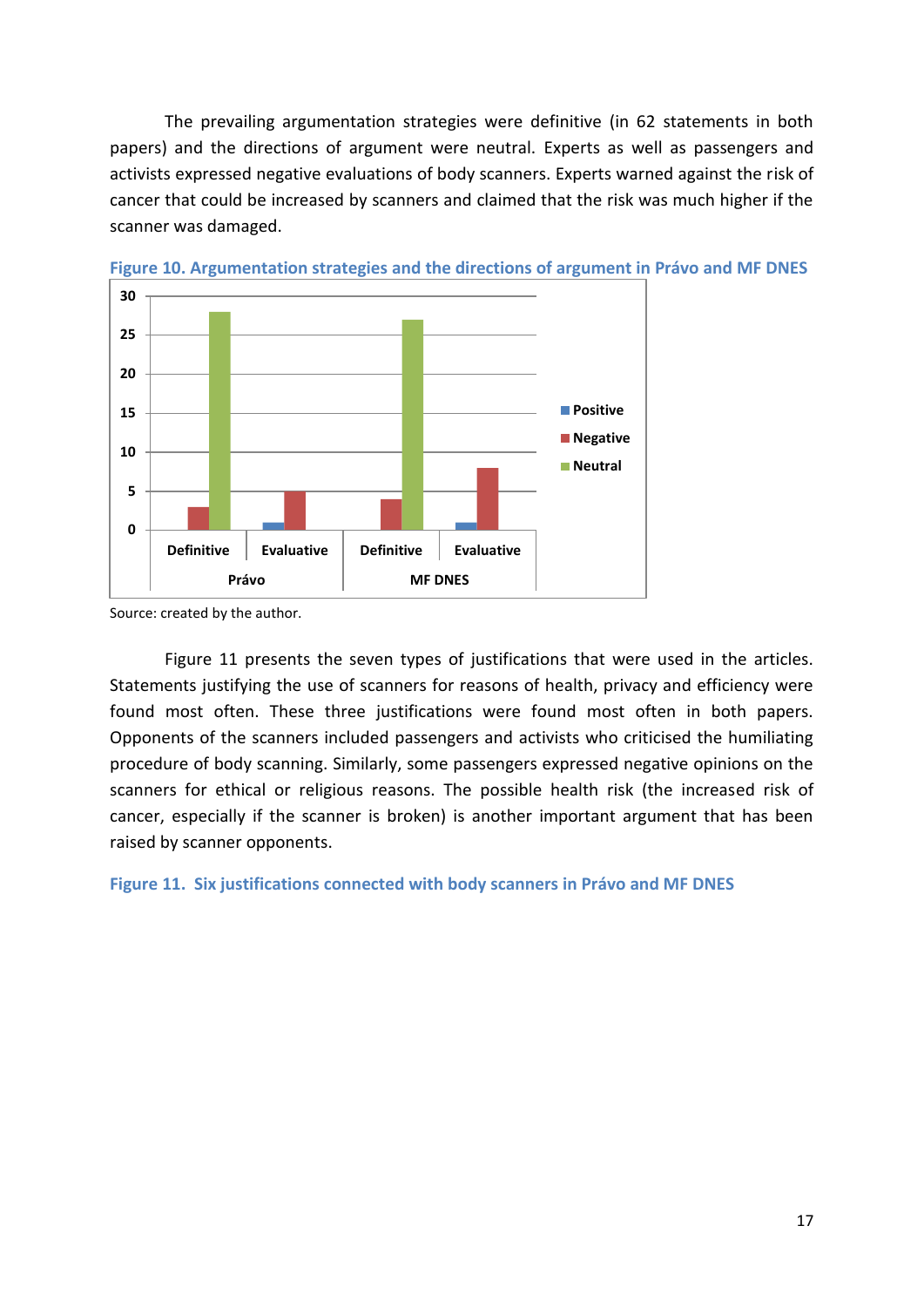

Source: created by the author.

Comparison of the Czech Republic with other nine countries is presented in Table 6. The United States was indisputably a leading country in the debate about implementation and acceptance of 3D body scanners. The USA also shaped and significantly influenced the information about 3D body scanners in other countries which were included in our comparison. In other words, the American debate spilled over to many states. This trend was visible particularly in Mexico, Poland, Italy and the Czech Republic. Media in these countries mostly reflected the situation in the USA and relied particularly on US media outlets such as The New York Times, CNN, and press agencies like the AP and DPA. Attention paid to 3D scanners in these countries was low with shallow public debate and repetitive information (Belakova 2013a,b; De Gramatica 2013; Gawrecká et al. 2014; Hronešová, Guasti, Caulfield 2014; Nitzche 2013; Pereira-Puga 2013; Sojka 20123; Vamberová 2013).

|               | <b>Body scanner</b> | <b>Security</b><br>related rules<br>and regulations | <b>Privacy</b>    | <b>Increased</b><br>number of<br>body scanners | <b>Health Issues</b> |
|---------------|---------------------|-----------------------------------------------------|-------------------|------------------------------------------------|----------------------|
|               | <b>USA</b>          | <b>USA</b>                                          | Spain             | <b>USA</b>                                     | <b>USA</b>           |
|               | UK.                 | UK                                                  | UK                | Spain                                          | UK                   |
| high salience |                     | Spain                                               |                   | Slovakia                                       | Czech<br>Republic    |
|               |                     |                                                     |                   |                                                | Germany              |
|               | Italy               | Slovakia                                            | <b>USA</b>        | Poland                                         | Italy                |
| medium        | Slovakia            |                                                     | <b>Slovakia</b>   | <b>Great Britain</b>                           | Slovakia             |
| salience      | Germany             |                                                     | Germany           |                                                |                      |
|               | Czech<br>Republic   |                                                     |                   |                                                |                      |
| low salience  | Spain               | Czech<br>Republic                                   | Czech<br>Republic | Czech<br>Republic                              | Spain                |

#### **Table 6. Comparison of topics according to salience 2010-2013**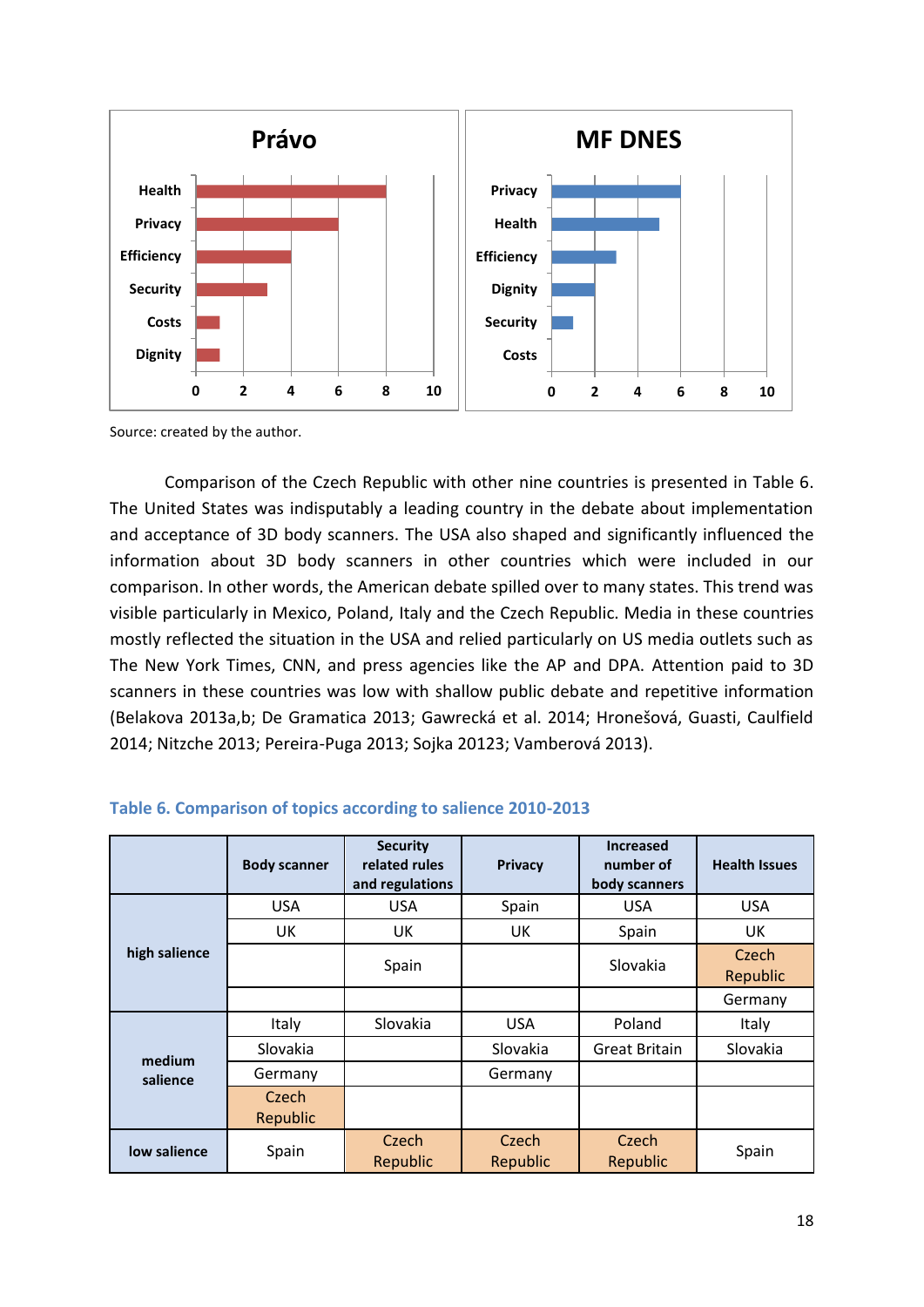| Mexico | Mexico  | Mexico | Mexico  | Mexico |
|--------|---------|--------|---------|--------|
| Poland | Poland  | Poland | Italy   | Poland |
|        | Italy   |        | Germany |        |
|        | Germany |        |         |        |

Source: SECONOMICS ISASCR

### **5.4 Comparative assessment of CCTV cameras, Stuxnet and 3D body scanners:**

The three topics that we included in the analysis didn´t attract the same level of attention among the studied countries. The United States was a leading country in the case of 3D body scanners and Stuxnet, setting the pattern of discourse for the rest of the countries we analyzed. On the other hand, in the third analyzed topic, it played only a marginal role. CCTV cameras were the center of much controversy in Poland and Germany. Poland is one of the strongest proponents of CCTV cameras, while German articles revealed a mainly negatively attitude towards these devices (Belakova 2013a,b; De Gramatica 2013; Gawrecká et al. 2014; Hronešová, Guasti, Caulfield 2014; Nitzche 2013; Pereira-Puga 2013; Sojka 20123; Vamberová 2013).

| Salience / Issue       | <b>3D Body scanners</b> | <b>Stuxnet</b>        | <b>CCTV</b> cameras   |
|------------------------|-------------------------|-----------------------|-----------------------|
|                        | Turkey                  | Italy                 | US                    |
| Low salience           | Poland                  | Poland                | Italy                 |
|                        | Mexico                  | Slovakia              | Poland                |
|                        |                         |                       | UK                    |
|                        | <b>Czech Republic</b>   | <b>Czech Republic</b> |                       |
| <b>Medium Salience</b> | Slovakia                | Spain                 | Mexico                |
|                        | Spain                   | Turkey                | Spain                 |
|                        | Italy                   |                       |                       |
|                        | US                      | US                    | Turkey                |
|                        | UK                      | Germany               | Slovakia              |
| <b>High Salience</b>   | Germany                 | Mexico                | <b>Czech Republic</b> |
|                        |                         | UK                    | Germany               |

**Table 7. Comparison of salience of security-related issues in ten countries**

Source: SECONOMICS ISASCR

#### **6. Conclusions:**

The aim of this paper was to describe the media coverage of three selected security issues CCTV cameras, the Stuxnet virus, and 3D body scanners in two Czech most influential left- and right-leaning papers and put the results of Czech analysis to the broader context. This paper identified the main actors (who were either proponents or opponents of security or privacy), topics, justifications and argumentation strategies connected with how these three security issues were covered. Another aim of this analysis was to contribute to the debate about the perception of security threats and public surveillance in the political, socioeconomic and civic-liberties contexts of surveillance.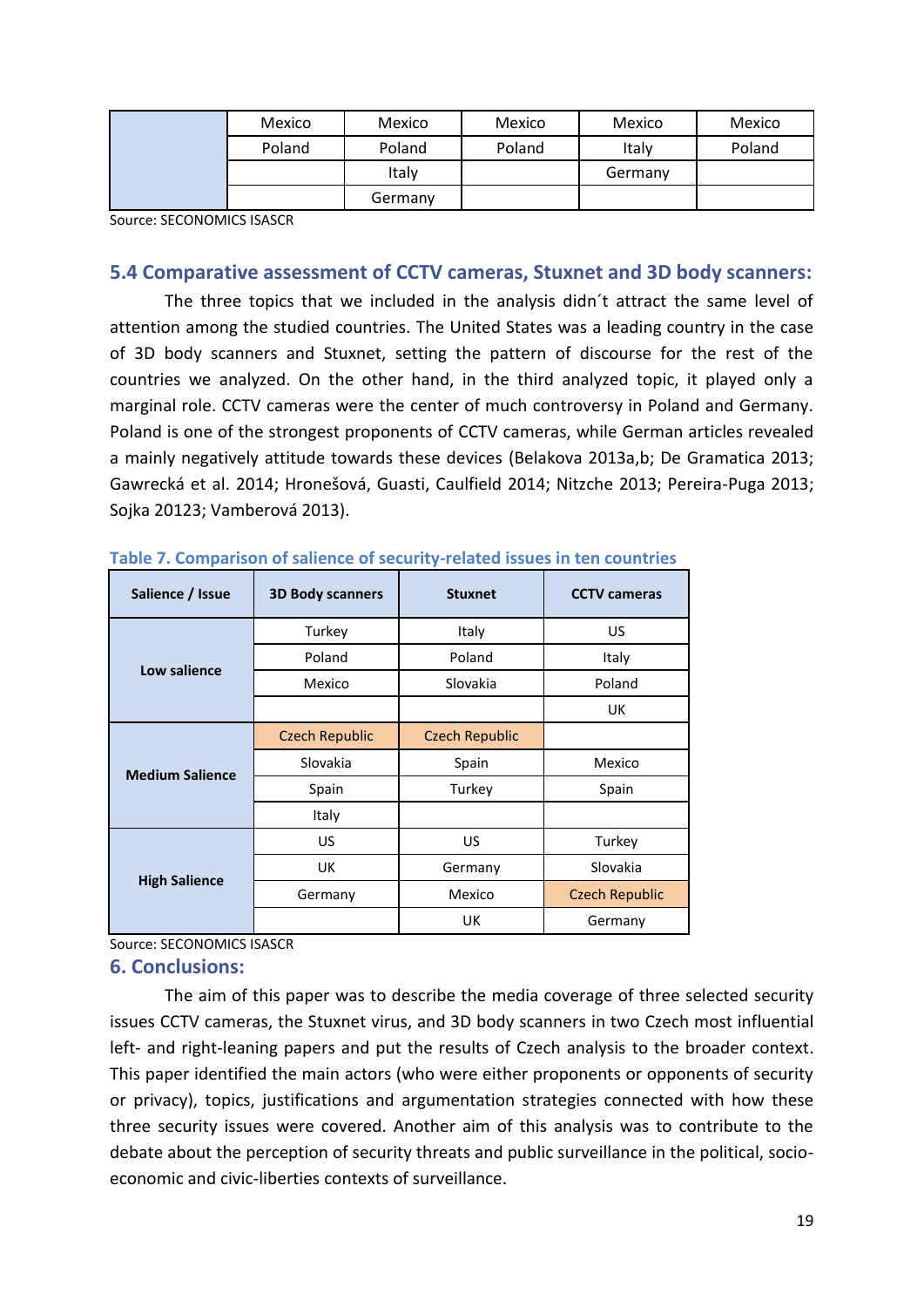The study focuses on the relatively long period of three years so that it can also follow the changing interest of the media in and opinions of journalists on these topics over time. I analysed articles from 1 January 2010 to 30 April 2013. The paper also examined the left-right orientation of the press. The Czech media are not openly affiliated with political parties (there is one far-left exception). Left-right political affiliations are in fact present in the Czech media scene, but it is necessary to read between the lines.

The main research findings of this paper indicate that CCTV cameras were the most relevant issue in both papers comparing to Stuxnet and 3D body scanners. The right-leaning MF DNES was particularly interested in this issue. Nevertheless, the quality of the articles dealing with CCTV cameras was lower than that of the articles on Stuxnet and body scanners. The articles were shorter, relatively informative, but for the most part did not contain expert opinions or a deeper analysis of the issue. In contrast, Stuxnet was the least interesting issue for the coded newspapers.

Although both papers considered Stuxnet virus to be a threat they paid it the least attention from our selected security topics. Nevertheless, the quality of articles was very good, what was the same as in the case of 3D body scanners. Most of the articles were long, detailed, and descriptive. They provided a deep analysis of the topic and expert opinion. In the articles about Stuxnet and 3D body scanners, the journalists used international sources of information, for example, press agencies and foreign media.

The reason for this could be that these issues were more complex and technically detailed than CCTV cameras. The reason why Czech dailies paid the most attention to CCTV cameras could be that this is the only topic of direct relevance to the Czech Republic; cameras have already been installed in many Czech cities. The other two topics may seem slightly remote for Czech newspaper readers. On the other hand, the cyber-espionage scandal exposed by Edward Snowden shows that one can never be entirely sure about cyber-security.

The dominant narrative strategy used in the articles on all three issues was definitive and the tone of the evaluations was neutral. Despite this, we found striking differences between the evaluations. However, the differences in evaluations occurred between topics not between papers. CCTV cameras received overwhelmingly positive evaluations in both papers, whereas negative evaluations prevailed in the case of 3D body scanners. There were almost no evaluations of Stuxnet in either of the papers. In contrast to CCTV cameras and body scanners, the media coverage of Stuxnet was very similar in the right- and left-leaning papers. CCTV cameras were in both newspapers considered to be a very useful tool for preventing, detecting and solving crime. Nevertheless, Právo was slightly more critical of CCTV than MF DNES. The left-leaning paper pointed more to the negative aspects of surveillance. On the topic of 3D body scanners, both papers often criticised the negative impact on health. While on the topic of CCTV cameras, the media in the analysis considered the loss of privacy was considered a reasonable sacrifice for security. In contrast, the newspapers considered the increased risk of cancer posed by body scanners to be too high a price to feel safe.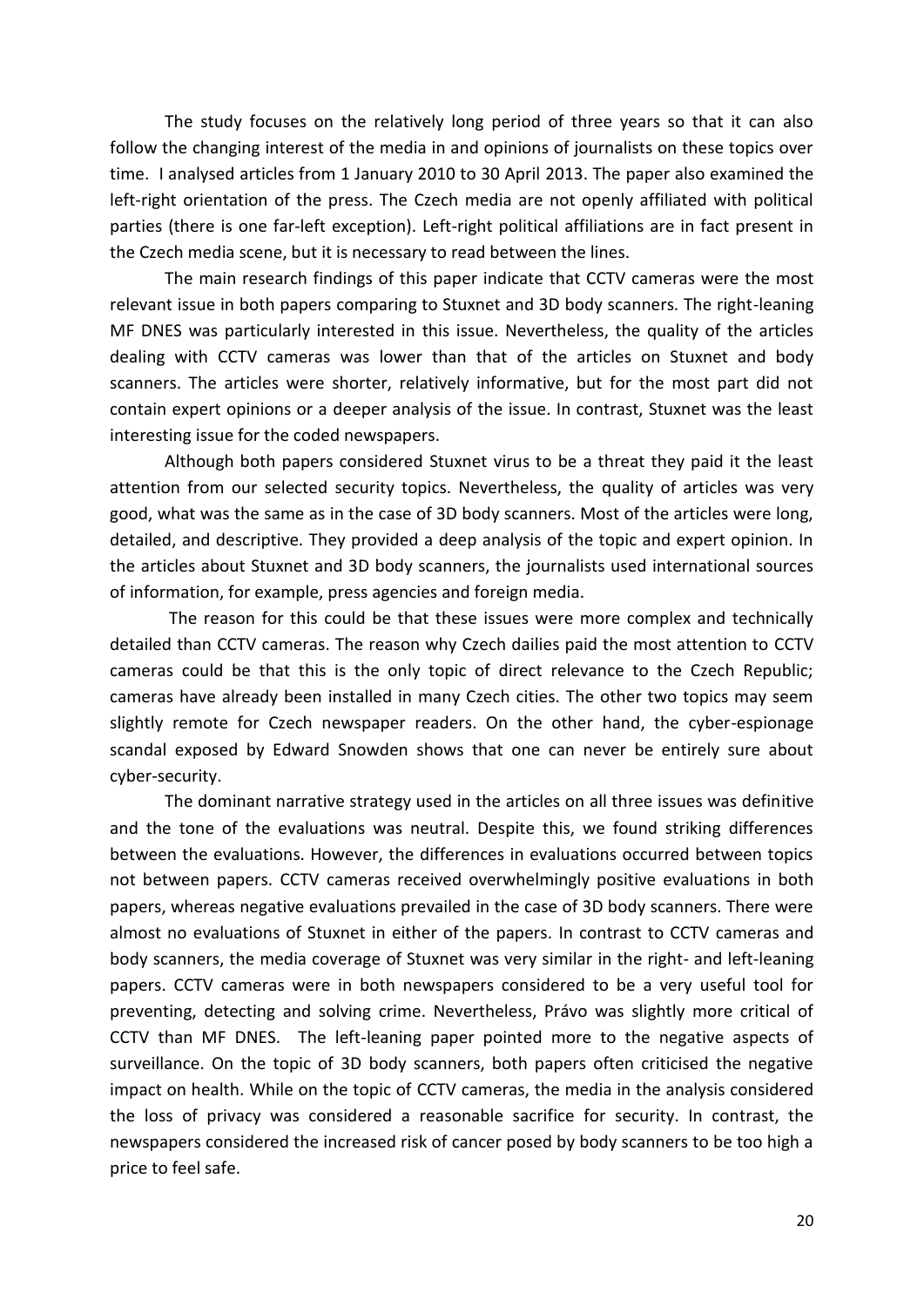To conclude, CCTV cameras, Stuxnet and 3D body scanners are new technologies that focus on collecting information. There are many advantages to them, but we should not ignore their disadvantages. On one hand, they should guard us and increase our security. They are meant to help prevent terrorist attacks and to strengthen security, reduce crime, and even to prevent the potential deployment of atomic weapons. On the other hand, they also introduce new potential threats to our privacy, dignity, health and maybe even to international peace (Granick 2006, Koubský 2013, Urban 2013). These technologies are potentially dangerous because they are very effective, relatively cheap, storable, easy to operate and so discrete that people do not even notice that they are being monitored (Granick 2006).

The findings from this research raise some fundamental questions about general security issues. Do we really have to give up or substantially reduce our fundamental rights and freedoms as a trade-off for greater security? Even the advanced digital-technology monitoring system cannot completely protect us from every threat. In fact, terrorists often know about these security procedures and that is why they act unpredictably, like the 9/11 attackers or the Boston marathon bombers in April 2013 (Urban 2013). If we accepted all security restrictions and measures without thinking, we could move beyond the point of no return where our fundamental rights and freedom would be lost (Koubský 2013). I therefore agree with Jennifer Granick that, 'giving up privacy does not necessarily result in greater security, and greater security does not necessarily require a loss of privacy' (Granick 2006). Technologies that are able to gather information about us should be subject to strict public oversight because there is a danger of their being misused by the authorities, the political and economic elites and secret intelligence services.

We should resist the temptation to trade off our privacy, dignity and freedom for vague promises of security and instead try to find a compromise between these two areas. Digital monitoring technologies are not our salvation, nor are they a curse; they are useful tools for preventing, detecting and solving crime if we are able to use them in such a way that they respect our laws and civil liberties. This paper opened with the old philosophical question 'who watches the watchmen?' The answer to this puzzle may be that we  $-$  as citizens – have to guard our guards, because no one else will do it for us.

#### **References:**

Altheide, David L. 1997. 'The news media, the problem frame and the production of fear.' *The Sociological Quarterly* 38 (4): 647-668. [online]. Available from: [http://web.stcloudstate.edu/teore/SocialProblems/THE%20NEWS%20MEDIA%20THE](http://web.stcloudstate.edu/teore/SocialProblems/THE%20NEWS%20MEDIA%20THE%20PROBLEM%20FRAME%20AND%20THE%20PRODUCTION%20OF%20FEAR.pdf) [%20PROBLEM%20FRAME%20AND%20THE%20PRODUCTION%20OF%20FEAR.pdf.](http://web.stcloudstate.edu/teore/SocialProblems/THE%20NEWS%20MEDIA%20THE%20PROBLEM%20FRAME%20AND%20THE%20PRODUCTION%20OF%20FEAR.pdf) Accessed 11 July 2013.

Beck, Ulrich. 1992. *Risk Society: Towards a New Modernity*. New Delhi: Sage.

Belakova, Nikola. 2013a. 'Surveillance Cameras Everywhere You Look? The portrayal of the Security vs. Privacy Dilemma in the Slovak Press, 2010 – 2013.' *Prague SECONOMICS*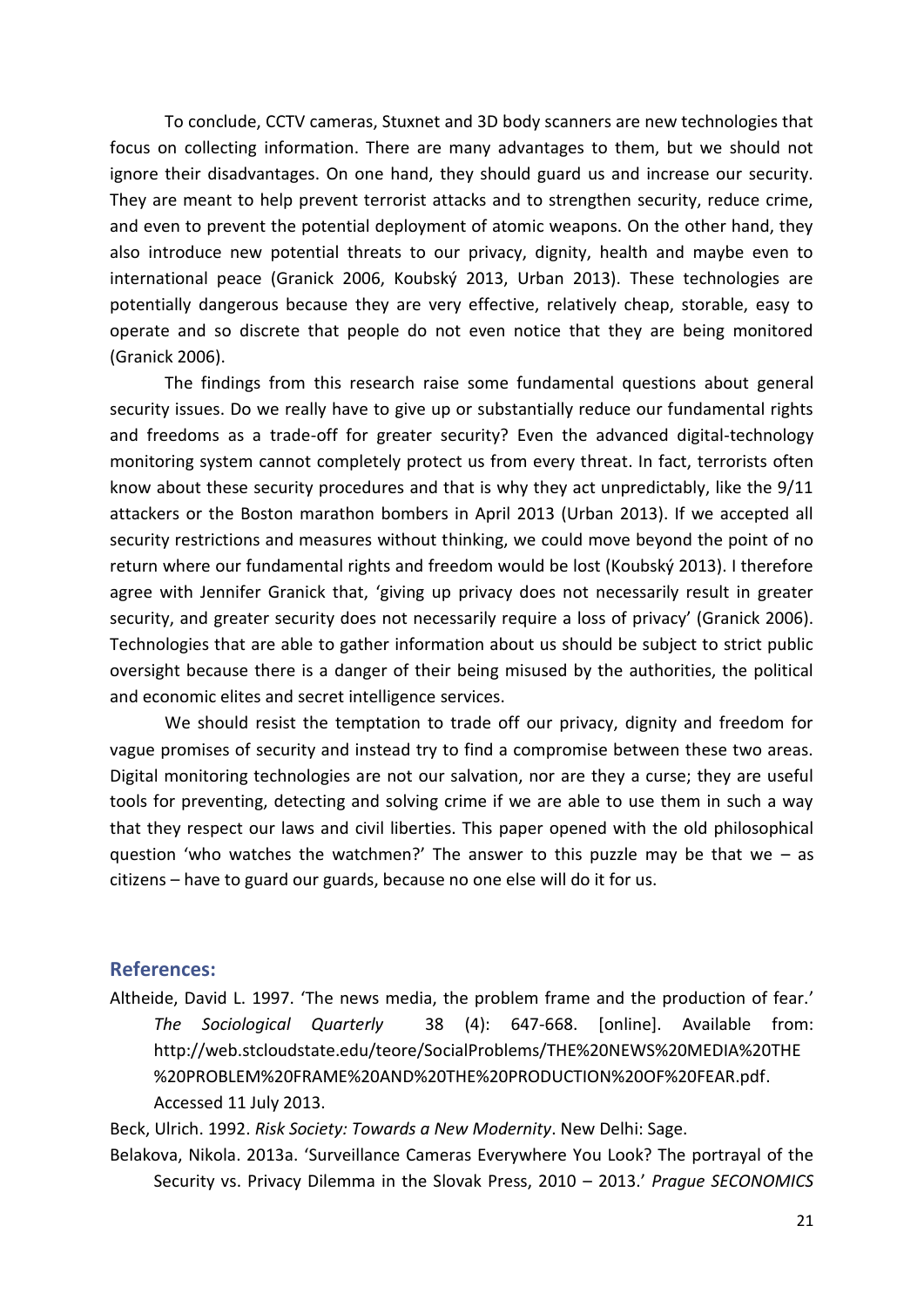*Discussion Papers 2013/2.* [online]. Available from: [http://www.seconomicsproject.eu/downloads.](http://www.seconomicsproject.eu/downloads)

- Belakova, Nikola. 2013b. 'Drawing the line between security and privacy. An analysis of security discourses in the US press, 2010-2013.' *Prague SECONOMICS Discussion*  Papers 2013/7. [online]. Available from: [http://www.seconomicsproject.eu/downloads.](http://www.seconomicsproject.eu/downloads)
- Brooks, David, Johathan. 2005. 'Is CCTV a Social Benefit? A Psychometric Study of Perceived Social Risk.' *Security Journal* 18: 19–29 [online]. Available from: http://www.palgravejournals.com/sj/journal/v18/n2/abs/8340195a.html. Accessed 17 April 2014 .
- Burton, Graeme, Jan Jirák. 2003. *Úvod do studia médií* [Introduction to Media Studies] Brno: Barrister & Principal.
- Cavallaro, Andrea. 2007. 'Privacy in Video Surveillance'. IEEE Signal Processing Magazine, p. 166-167, [online]. Available from: [http://ssli.ee.washington.edu/courses/ee299/hws/hw4\\_files/privacy.pdf. Accessed 14](http://ssli.ee.washington.edu/courses/ee299/hws/hw4_files/privacy.pdf.%20Accessed%2014%20July%202013)  [July 2013.](http://ssli.ee.washington.edu/courses/ee299/hws/hw4_files/privacy.pdf.%20Accessed%2014%20July%202013)
- 'Charter of Fundamental Rights and Freedoms.' 1993. Chapter Two, Division Two Political Rights, Article 17. [online]. Available from: [http://spcp.prf.cuni.cz/aj/2-](http://spcp.prf.cuni.cz/aj/2-%2093en.htm) 93en.htm. Accessed June 28 2013.

Collins, Sean, Stephen McCombie. 2012. 'Stuxnet: the emergence of a new cyber weapon and its implications.' *Journal of Policing, Intelligence and Counter Terrorism*, 7 (1): 80- 91. **Example 10** [online]. The set of a set of a set of a set of from: http://www.tandfonline.com/doi/full/10.1080/18335330.2012.653198. Accessed 18 April 2014.

- Davis, Darren. W., Brian. D. Silver. 2004. 'Civil Liberties vs. Security. Public Opinion in the Context of the Terrorist Attacks on America.' *American Journal of Political Science* 48 (1): 28-46.
- De Gramatica, Martina. 2013. 'Better Naked than Dead. Communicating Security. Analysis of Italian Perception of Security Related Issues.' *Prague SECONOMICS Discussion Papers 2013/1.* [online]. Available from: [http://www.seconomicsproject.eu/downloads.](http://www.seconomicsproject.eu/downloads)
- Farwell, James P., Rafal Rohozinski. 2011. 'Stuxnet and the Future of Cyber War.' *Survival: Global Politics and Strategy* 53 (1): 23-40. [online]. Available from: [https://www.cs.duke.edu/courses/common/compsci092/papers/cyberwar/stuxnet2.p](https://www.cs.duke.edu/courses/common/compsci092/papers/cyberwar/stuxnet2.pdf) [df.](https://www.cs.duke.edu/courses/common/compsci092/papers/cyberwar/stuxnet2.pdf) Accessed 21 March 2014.
- Gawrecká, Daniela, Jessie Hronešová, Pavla Vamberová, Petra Guasti, Zdenka Mansfeldová. 2014. 'Comparative Analysis.' Contribution to the SECONOMICS project and Prague Graduate School in Comparative Qualitative Analysis 2013. *Prague SECONOMICS Discussion Papers 2014/2.* [online]. Available from: [http://www.seconomicsproject.eu/downloads.](http://www.seconomicsproject.eu/downloads)
- Gawrecká, Daniela. 2013. 'Who Watches the Watchmen? Risk Perception and Security vs. the Privacy Dilemma in the Czech Press.' *Prague SECONOMICS Discussion Papers 2013/5.* [online]. Available from: [http://www.seconomicsproject.eu/downloads.](http://www.seconomicsproject.eu/downloads)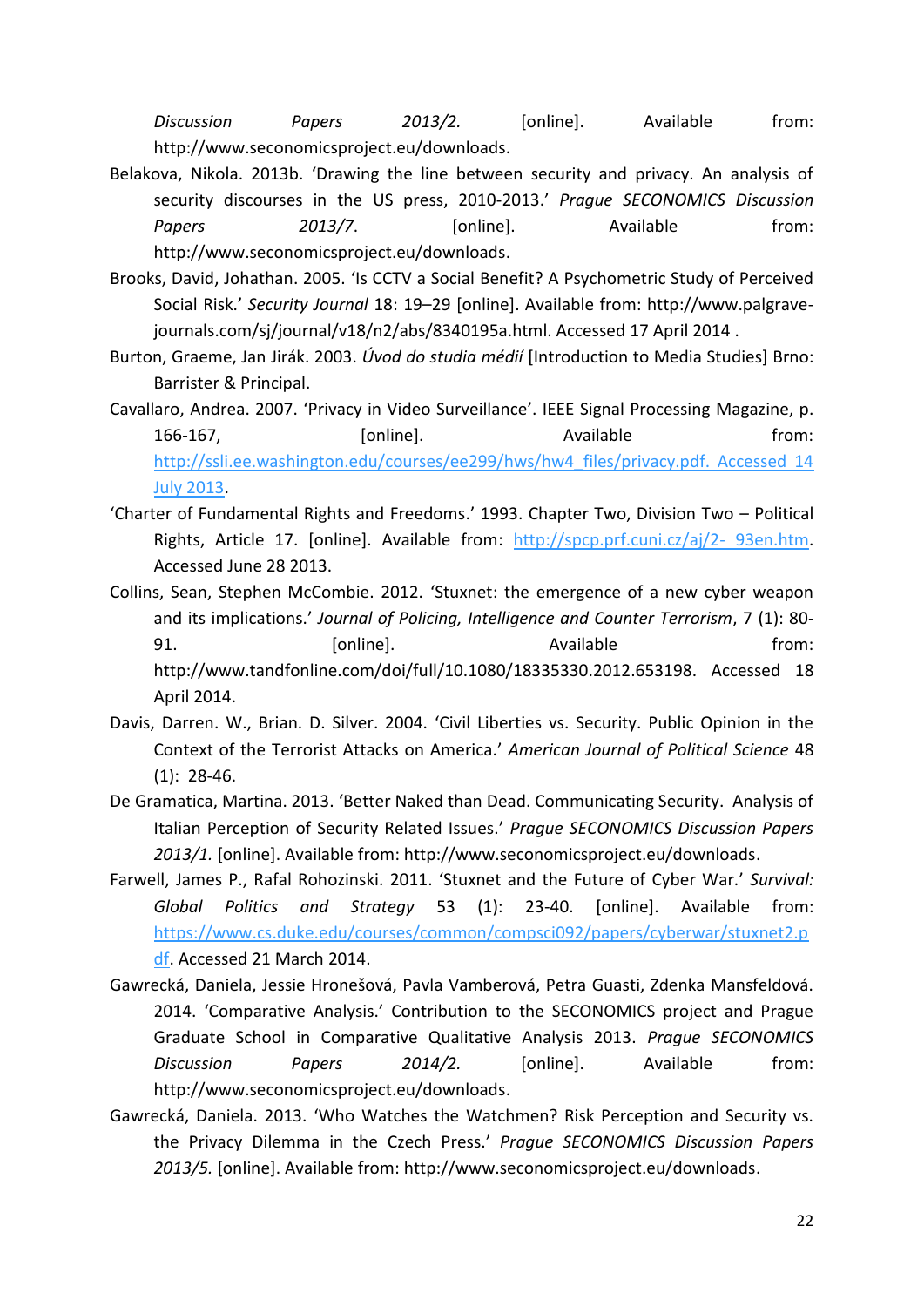Granick, Jennifer. 2006. 'Security versus privacy: The rematch.' Wired News 24 May 2006. [online]. The contract of the contract of the Available contract of the from: http://www.wired.com/politics/law/commentary/circuitcourt/2006/05/70971?current Page=all. Accessed 8 July 2013.

Hendl, Jan. 2008. *Kvalitativní výzkum* [Qualitative Research]. Porál: Praha.

- Hronesova, Jessie, Guasti, Petra and Caulfield, Tristan James. 2014. 'The Xanadu of surveillance: Report on Security Perceptions in the British Online Media.' *Prague SECONOMICS Discussion Papers 2014/3.* [online]. Available from: [http://www.seconomicsproject.eu/downloads.](http://www.seconomicsproject.eu/downloads)
- Jones, Helen. 2005. 'Visible Rights: Watching Out for Women.' *Surveillance & Society 2 (4): 589-593.* [online]. Available from: http://www.surveillance-andsociety.org/articles2%284%29/visiblerights.pdf.
- Kalvas, František, Jan Váně, Martina Štípková, Martin Kreidl. 2012. 'Rámcování a nastolování agendy: Dva paralelní procesy v interakci [Framing and Agenda-Setting: Two Parallel Processes in Interaction]'. *Sociologický časopis / Czech Sociological Review* 48 (1): 1: 3– 37.
- Keval, Hina, Martina Angela Sasse. 2010. 'Not the Usual Suspects: A Study of Factors Reducing the Effectiveness of CCTV.' *Security Journal* 23: 134–154 [online]. Available from: http://www.palgrave-journals.com/sj/journal/v23/n2/abs/8350092a.html. Accessed 10 June 2014.
- Konopásek, Zdeněk. 2007. 'Making thinking visible with Atlas.ti: Computer assisted qualitative analysis as textual practices.' *Historical Social Research, Supplement: Grounded Theory* Reader 19: 276-298.
- Koubský, Petr. 2013. 'Sledují nás. Necháme se? [They are watching us. Will we allow it?].' MF DNES 20 July 2013, p. 11.
- Lindsay, Jon R. 2013. 'Stuxnet and the Limits of Cyber Warfare.' *Security Studies*, 22: 365- 404. [online]. Available from: [http://www.tandfonline.com/doi/pdf/10.1080/09636412.2013.816122.](http://www.tandfonline.com/doi/pdf/10.1080/09636412.2013.816122) Accessed 20 May 2014.
- Macháček, Jan. 2013. 'O strachu z Babiše.' [The fear of Babiš]. Respekt.cz, 27 July 2013. [online]. Available from:<http://respekt.ihned.cz/audit-jana-machacka/c1-> 60149800 o-strachu-z-babise. Accessed 21 August 2013.
- Mackey, David. 2006. 'The Changing Nature of Public-Space CCTV.' Security Journal, 19: 128- 142. [online]. Available from: http://www.palgravejournals.com/sj/journal/v19/n2/abs/8350014a.html. Accessed 3 June 2014.
- Mackey, David A. 2007. 'The 'X-rated x-ray': Reconciling Fairness, Privacy and Security.' *Criminal Justice Studies* 20 (2): 149–159. [online]. Available from: [http://www.tandfonline.com/doi/ref/10.1080/14786010701396889#tabModule.](http://www.tandfonline.com/doi/ref/10.1080/14786010701396889#tabModule) Accessed 10 June 2014.
- Mackey, David A., Michael W. Smith. 2012. 'X-ray scanning, wiretaps, and other searches: examining college students' perceptions of the reasonableness and intrusiveness of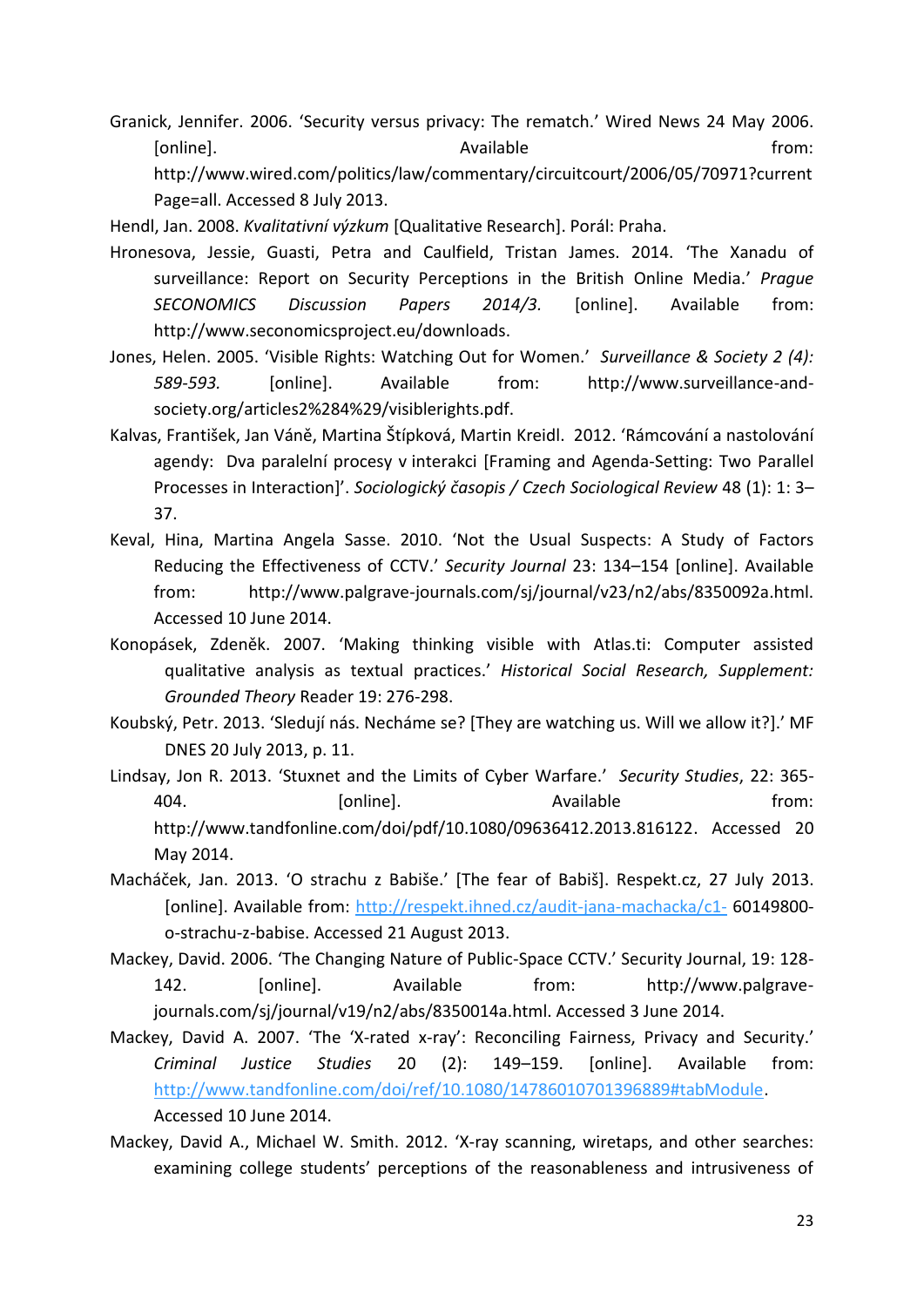homeland security searches.' *Criminal Justice Studies* 25 (4): 371-389. [online]. Available from: [http://dx.doi.org/10.1080/1478601X.2012.728785.](http://dx.doi.org/10.1080/1478601X.2012.728785) Accessed 16 April 2014.

- Mansfeldova, Zdenka, Petra. Guasti. et al. 2013. 'Report on Perception of Security and Acceptance of Risk.' *Seconomics Research Report* D4.2. Trento: Italy.
- Mazerolle, Lorraine and David Hurley and Mitchell Chamlin. 2002. 'Social Behavior in Public Space: An Analysis of Behavioral Adaptations to CCTV.' *Security Journal* 15: 59–75 [online]. Available from: [http://www.palgrave](http://www.palgrave-journals.com/sj/journal/v15/n3/abs/8340118a.html.%20Accessed%2020%20April%202014)[journals.com/sj/journal/v15/n3/abs/8340118a.html. Accessed 20 April 2014.](http://www.palgrave-journals.com/sj/journal/v15/n3/abs/8340118a.html.%20Accessed%2020%20April%202014) Accessed 5 June 2014.
- McCombs, Maxwell. 2004. *Setting the agenda. Mass Media and Public Opinion*. Cambridge: Polity Press.
- McNair, Brian. 2004. *Sociologie žurnalistiky* [The Sociology of Journalism]. Prague: Portál.
- Ministerstvo vnitra České republiky [Ministry of the Interior of the Czech Republic]. 2013. 'Strategie České republiky pro boj proti terorismu od roku 2013' [Strategy of the Czech Republic for fight against terrorism from 2013]. Prague. [online]. Available from: [http://databaze-strategie.cz/cz/mv/strategie/strategie-cr-proboj-proti-terorismu-od](http://databaze-strategie.cz/cz/mv/strategie/strategie-cr-proboj-proti-terorismu-od-roku-2013?typ=download)[roku-2013?typ=download.](http://databaze-strategie.cz/cz/mv/strategie/strategie-cr-proboj-proti-terorismu-od-roku-2013?typ=download) Accessed 19 July 2013.
- Nitzche, Ann-Cathrin. 2013. 'Country report Germany.' *Contribution to the SECONOMICS project and Prague Graduate School in Comparative Qualitative Analysis 2013.* Research report. Available from [http://www.seconomicsproject.eu/downloads.](http://www.seconomicsproject.eu/downloads)
- Osvaldová, Barbora and Andrej Halada et al. 2002. *Praktická encyklopedie žurnalistiky* [Practical Encyclopedia of Journalism]. Prague: Libri.

'Press Freedom Index 2013.' [online]. Available from: http://en.rsf.org/pressfreedomindex-2013,1054.html. Accessed 2 July 2013.

- Rihoux, Benoît. 2009. 'Case-Oriented Configura-Tional Research: Qualitative Comparative Analysis (Qca), Fuzzy Sets, and Related Techniques.' In Box-Steffensmeier, Janet M., Henry E. Brady and David Collier. The Oxford Handbook of Political Methodology, Oxford: OUP.
- SECONOMICS. 2013. 'Prague Graduate School in Comparative Qualitative Analysis 2013.' [online]. Available from: [http://seconomicsproject.eu/content/callapplications](http://seconomicsproject.eu/content/callapplications-)prague-graduate-school-comparative-qualitative-analysis-2013. Accessed 8 July 2013.
- Urban, Jan. 1982. *Česká společnost: 1848-1918* [Czech Society: 1848-1918]. Prague: Svoboda.
- Urban, Tomáš. 2013. ''Fízlování 2.0. [Snooping 2.0.].' Lidové noviny. Accessed 24 August 2012.
- 'Unie vydavatelů' [Publishers Union]. [online]. Available from: http://www.unievydavatelu.cz/. Accessed 20 May 2013.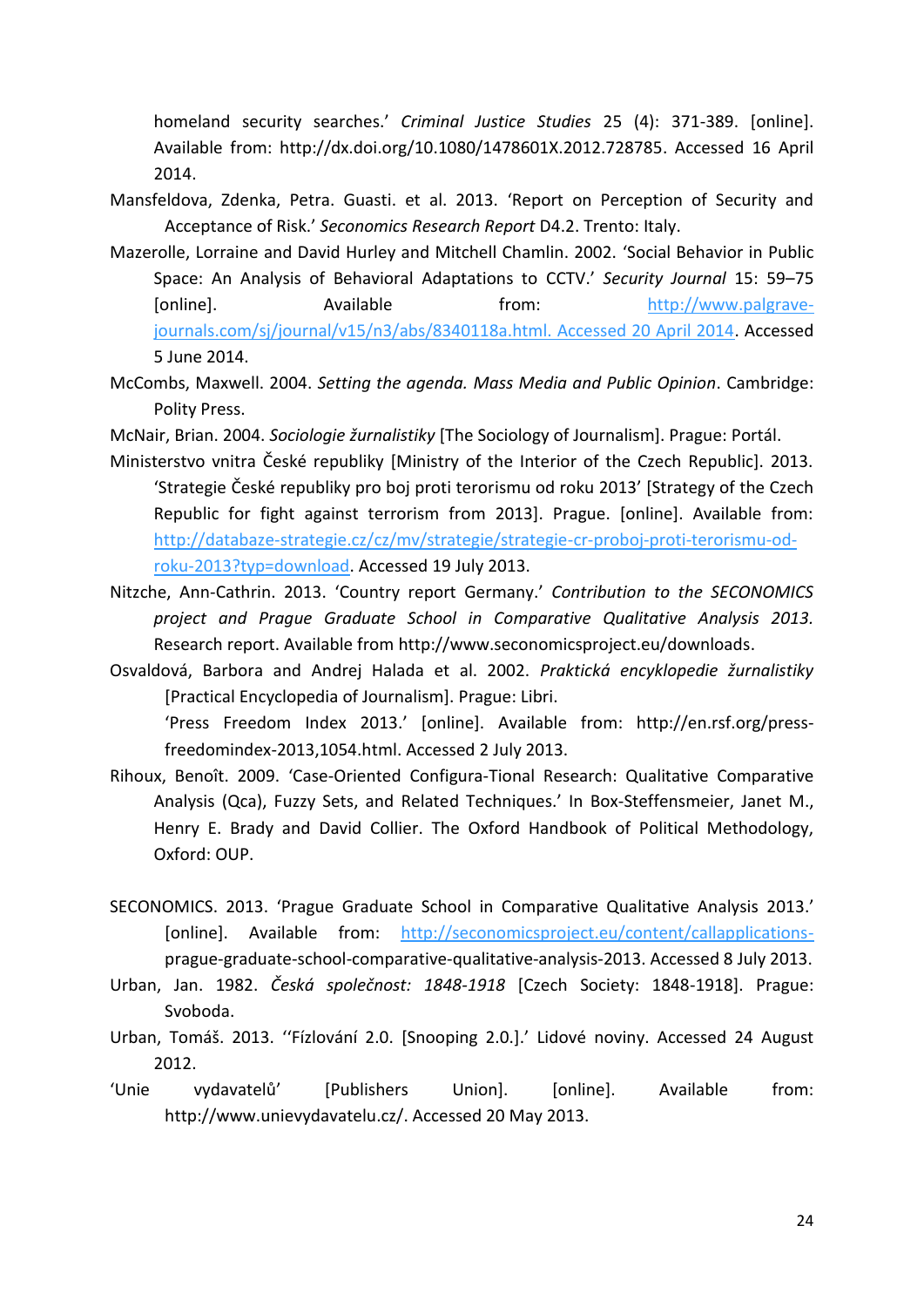Vamberová, Pavla. 2013. 'I'll Be Watching You. Communitacing Security and Privacy Issues in the Mexican Press.' *Prague SECONOMICS Discussion Papers 2013/4.* [online]. Available from: [http://www.seconomicsproject.eu/downloads.](http://www.seconomicsproject.eu/downloads)

## **Appendix:**

| <b>Name of article</b><br>(in English)                                                                                        | 1. OVCI VICW OF AIT SCIECECA AT LICICS TOF ATIATYSIS<br><b>Name of article</b><br>(in Czech) | paper             | year | date   | author               | topic    | page |
|-------------------------------------------------------------------------------------------------------------------------------|----------------------------------------------------------------------------------------------|-------------------|------|--------|----------------------|----------|------|
| <b>Expert Warns:</b><br><b>Airport Scanners Can</b><br><b>Cause Cancer</b>                                                    | Letištní skenery<br>mohou způsobit<br>rakovinu, varuje<br>znalec                             | MF<br><b>Dnes</b> | 2010 | 1.7.   | tom                  | scanners |      |
| In the U.S., people<br>protested against<br>being bossed around<br>at airports                                                | V USA se lidé bouřili<br>proti 'buzeracím' na<br>letištích                                   | MF<br><b>Dnes</b> | 2010 | 25.11. | Teodor<br>Marjanovič | scanners | 7    |
| <b>Body Pasties should</b><br>protect chaste<br>passengers against<br>the scanners                                            | Před skenery mají<br>cudné lidi chránit<br>nálepky                                           | Právo             | 2010 | 22.7.  | Jiří<br>Novotný      | scanners | 17   |
| Criticism of strip<br>search body scanners<br>is increased,<br>according to the<br>press, also in the<br><b>United States</b> | Kritika svlékacích<br>skenerů sílí podle<br>tisku i ve Spojených<br>státech                  | Právo             | 2010 | 17.7.  | mcm                  | scanners | 16   |
| Airport scanners can<br>kill with the same<br>probability as a bomb<br>on the plane                                           | Letištní skenery<br>mohou zabít se<br>stejnou<br>pravděpodobností<br>jako bomba v letadle    | Právo             | 2010 | 19.11. | pst                  | scanners |      |
| End of the naked<br>people at the U.S.<br>airports. Body<br>scanners will be<br>changed                                       | Konec naháčů na<br>amerických letištích.<br>Skenery se změní                                 | MF<br>Dnes        | 2011 | 22.7.  | hyf                  | scanners | 9    |
| <b>European Union</b><br>Limited strip body<br>scanners at the<br>airports                                                    | Unie omezila svlékací<br>skenery na letištích                                                | Právo             | 2011 | 15.11. | mcm, DPA,<br>ČTK     | scanners | 9    |
| The woman had to<br>go through body<br>scanner three times.<br>You have a 'cute'<br>figure, they told her                     | Žena musela na<br>letištní skener třikrát.<br>Máte hezkou postavu,<br>řekli jí               | MF<br><b>Dnes</b> | 2012 | 16.2.  | Libuše<br>Tomanová   | scanners |      |
| Controversial body<br>scanners silently<br>disappear from the                                                                 | Sporné tělesné<br>skenery z amerických<br>letišť v tichosti stahují                          | Právo             | 2012 | 20.11. | mcm,<br>Právo        | scanners |      |

#### **Table 1. Overview of all selected articles for analysis**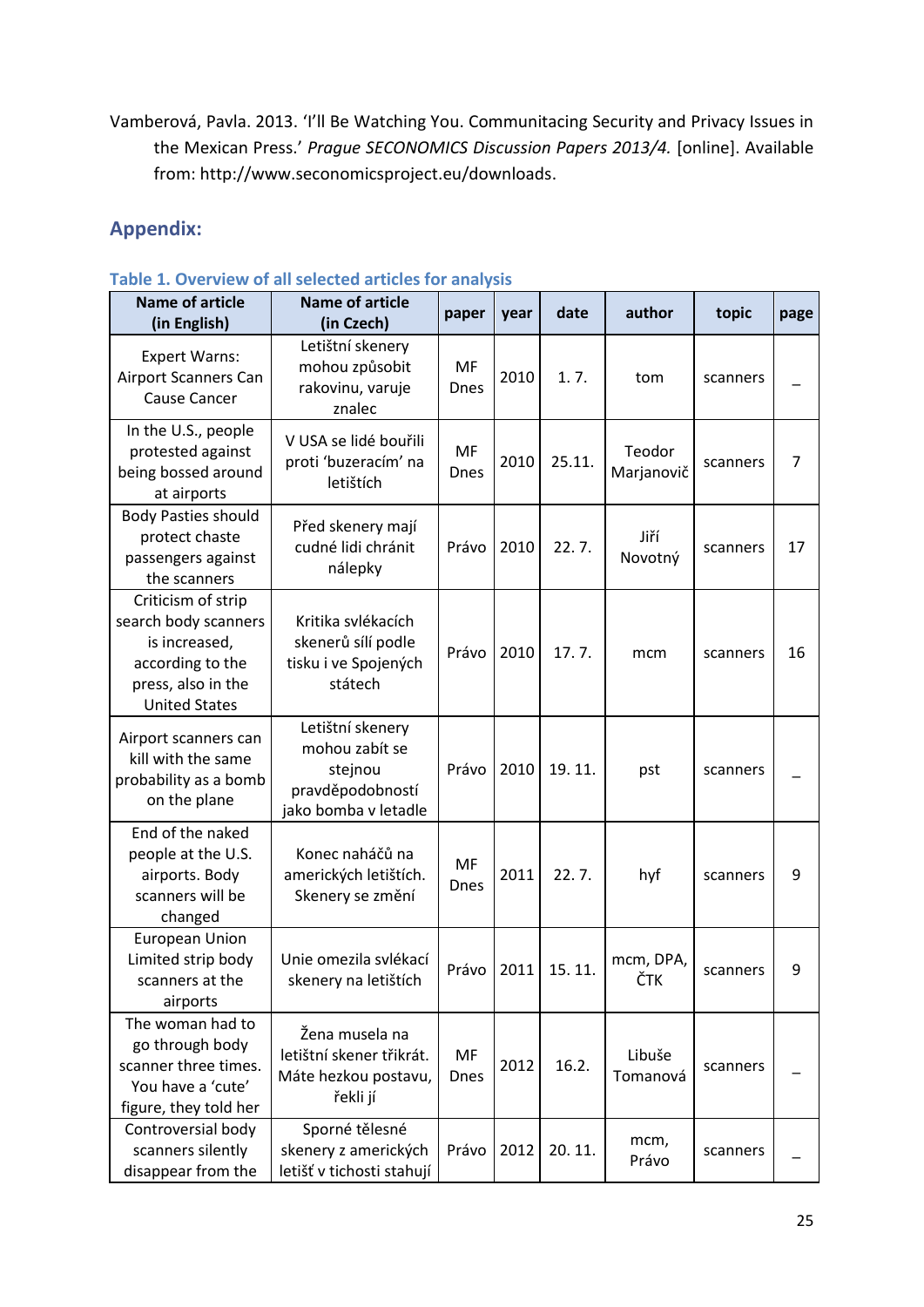| U.S. airports                                                                                     |                                                                                          |                   |      |        |                                 |             |    |
|---------------------------------------------------------------------------------------------------|------------------------------------------------------------------------------------------|-------------------|------|--------|---------------------------------|-------------|----|
| Body scanners will<br>disappear from U.S.<br>airports in spring                                   | Tělesné skenery z<br>amerických letišť zmizí<br>na jaře                                  | Právo             | 2013 | 19.1.  | ČTK                             | scanners    |    |
| Strip scanners will<br>disappear from the<br>U.S. airports                                        | Skenery, které svlékají<br>cestující do naha, z<br>amerických letišť zmizí               | MF<br>Dnes        | 2013 | 19.1.  | ČTK, srk                        | scanners    |    |
| The world's most<br>advanced virus is<br>spreading through<br>the printer and<br>attacked on Iran | Nejvyspělejší vir světa<br>se šíří i přes tiskárny a<br>'zaútočil' na Irán               | MF<br><b>Dnes</b> | 2010 | 24.9.  | vse                             | stuxnet     |    |
| Iran was attacked by<br>computer virus which<br>looked like<br>government files                   | Na Írán zaútočil<br>počítačový vir, tvářil<br>se jako vládní soubory                     | MF<br><b>Dnes</b> | 2011 | 26.4.  | stf                             | stuxnet     |    |
| New big cyber attack<br>aiming for Iran and<br>Israel. Virus Flame<br>ragged for five years       | Nový velký cyber útok<br>cílil na Írán a Izrael.<br>Virus Flame řádil pět<br>let         | MF<br><b>Dnes</b> | 2012 | 28.5.  | Jan Kužník                      | stuxnet     |    |
| New computer virus<br>can destroy a nuclear<br>power plant, the<br>main target is Iran            | Nový počítačový virus<br>může zničit i jadernou<br>elektrárnu, hlavním<br>terčem je Írán | Právo             | 2010 | 24.9.  | pst                             | stuxnet     |    |
| The Iranian nuclear<br>program continues<br>despite a computer<br>virus                           | Íránský jaderný<br>program pokračuje<br>navzdory<br>počítačovému viru                    | Právo             | 2011 | 16.2.  | rei                             | stuxnet     |    |
| <b>Mysterious Flame</b><br>virus attacked<br>computers in the<br>Middle East                      | Záhadný virus Flame<br>napadl počítače na<br>Blízkém východě                             | Právo             | 2012 | 30.5.  | mcm                             | stuxnet     | 18 |
| Iranian centrifuges<br>were damaged by<br>computer virus from<br><b>USA</b>                       | Íránské centrifugy ničil<br>virus z USA a                                                | Právo             | 2011 | 16.1.  | vpl, DPA                        | stuxnet     |    |
| Obama ordered to<br>deploy computer<br>virus Stuxnet                                              | Počítačový virus<br>Stuxnet nechal proti<br>Íránu nasadit Obama                          | Právo             | 2012 | 2.6.   | roš                             | stuxnet     | 10 |
| Computer virus 'Red<br>October' attacked<br>European strategic<br>institutions                    | Do sítí strategických<br>institucí v Evropě<br>pronikl Rudý říjen                        | Právo             | 2013 | 14.1.  | rei                             | stuxnet     |    |
| The camera system<br>will be spread in<br>public transport                                        | Kamerový systém v<br>MHD se má rozšířit                                                  | Právo             | 2010 | 26.11. | Petr Janiš,<br>Hynek<br>Paštěka | <b>CCTV</b> | 10 |
| The camera system<br>should prevent<br>robbery in Vysocany                                        | Kamerový systém má<br>zamezit krádežím ve<br>Vysočanech                                  | MF<br>Dnes        | 2010 | 8.10.  | ap                              | <b>CCTV</b> | 53 |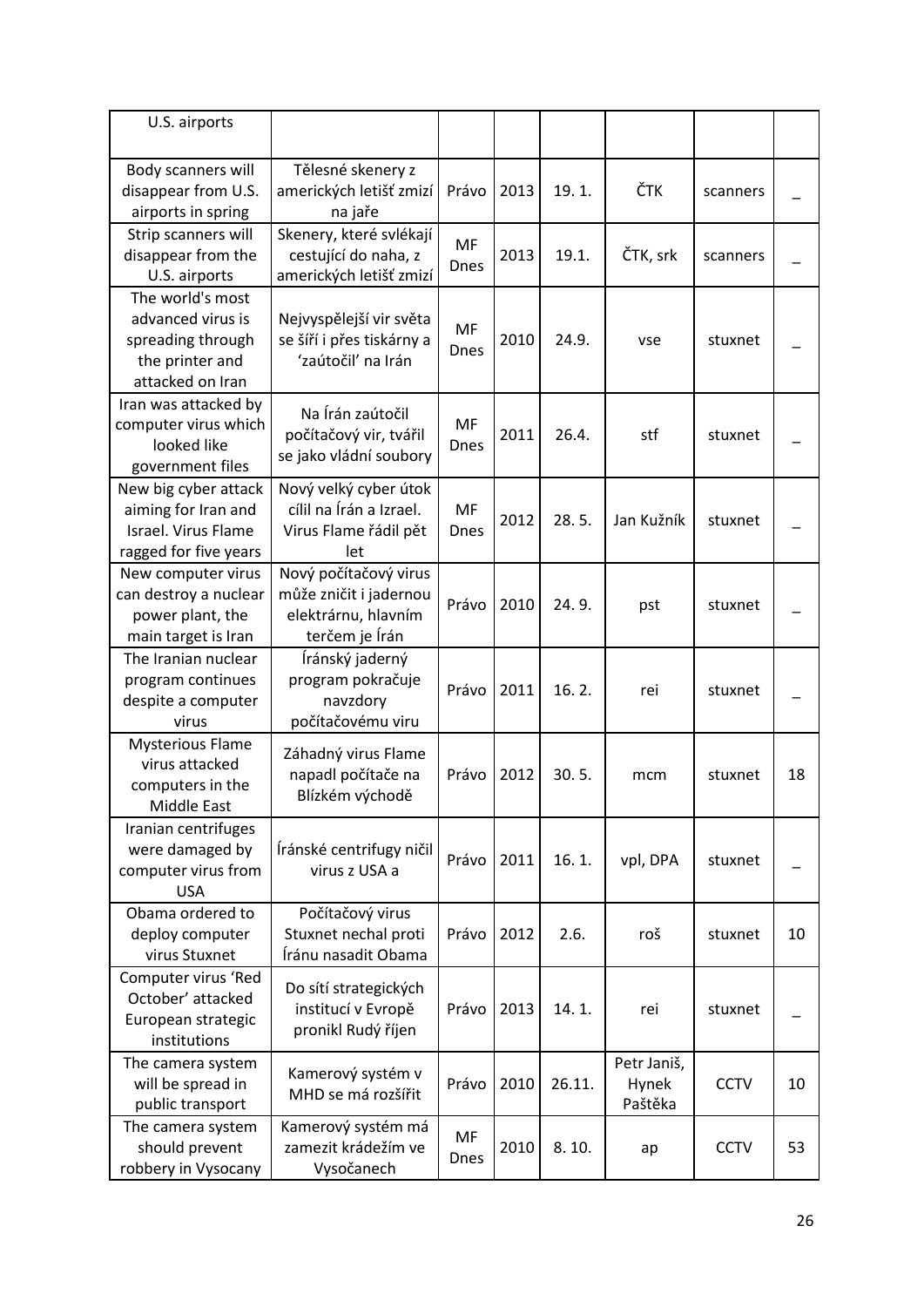| Vožice is troubled by<br>theft. The town<br>wants to have CCTV<br>cameras                                       | Vožici trápí krádeže.<br>Chce kamery                                               | MF<br><b>Dnes</b> | 2010 | 18.3.  | Jiří<br>Bydžovský     | <b>CCTV</b> | 3              |
|-----------------------------------------------------------------------------------------------------------------|------------------------------------------------------------------------------------|-------------------|------|--------|-----------------------|-------------|----------------|
| Česká Třebová is like<br>in reality show. Every<br>movement is<br>monitoring and<br>recording by CCTV<br>camera | Česká Třebová je jak v<br>reality show: Každý<br>pohyb sleduje a<br>nahrává kamera | MF<br><b>Dnes</b> | 2010 | 26.8.  | Martin<br>Filip       | <b>CCTV</b> | 3              |
| Cameras help to<br>guard the schools                                                                            | Kamery pomáhají<br>hlídat školy                                                    | MF<br><b>Dnes</b> | 2010 | 23.1.  | Stanislav<br>Kamenský | <b>CCTV</b> | 3              |
| Six thousand 'Big<br>Brothers' guard the<br>Czech Republic                                                      | Nad Českem bdí šest<br>tisíc 'Velkých bratrů'                                      | Právo             | 2011 | 6.8.   | Jan<br>Rovenský       | <b>CCTV</b> | $\mathbf{1}$   |
| Are they watching<br>you? You have the<br>right to know why                                                     | Sledují vás? Máte<br>právo vědět proč                                              | MF<br>Dnes        | 2011 | 23.9.  | Jaroslava<br>Šašková  | <b>CCTV</b> | $\overline{2}$ |
| Under supervision in<br>underground. System<br>can recognize faces                                              | Pod dohledem v<br>metru. Systém pozná<br>obličeje                                  | MF<br><b>Dnes</b> | 2011 | 26.4.  | Kateřina<br>Kolářová  | <b>CCTV</b> | 1              |
| In Cheb, they know<br>how to deal with the<br>vandals. CCTV<br>cameras are the<br>solution                      | V Chebu vědí, jak na<br>vandaly. Platí na ně<br>kamery                             | MF<br>Dnes        | 2011 | 24.5.  | Michal<br>Houdek      | <b>CCTV</b> | 4              |
| Thieves beware. Big<br>Brother monitors you<br>continuously in the<br>streets                                   | Zloději pozor. V ulicích<br>vás nepřetržitě<br>sleduje Velký bratr                 | MF<br>Dnes        | 2011 | 13.12. | Martin<br>Otipka      | <b>CCTV</b> | 3              |
| Camera systems<br>serve well to the<br>cities and they<br>growing                                               | Kamerové systémy<br>měst slouží. A rostou                                          | Právo             | 2011 | 14.10. | Jana<br>Pechová       | <b>CCTV</b> | 10             |
| Today, roughly 1,800<br>cameras are heading<br>at Prague residents                                              | Na Pražany dnes míří<br>zhruba 1800 kamer                                          | Právo             | 2012 | 30.1.  | Stáňa<br>Seďová       | <b>CCTV</b> | 16             |
| <b>CCTV</b> cameras will<br>expel the thieves<br>from Liberec public<br>transport buses                         | Zloděje z libereckých<br>autobusů vypudí<br>kamery                                 | MF<br>Dnes        | 2012 | 12.3.  | Adam<br>Pluhař        | <b>CCTV</b> | $\mathbf{1}$   |
| Metro is full of<br>cameras, but it will<br>not prevent from<br>attacks of criminals                            | Metro je plné kamer,<br>útokům násilníků ale<br>nezabrání                          | MF<br><b>Dnes</b> | 2012 | 14.3.  | Adéla<br>Paclíková    | <b>CCTV</b> | 1              |
| Nový Bydžov will<br>install twenty CCTV<br>cameras in the center                                                | Nový Bydžov instaluje<br>dvacet kamer v centru                                     | Právo             | 2012 | 24.8.  | Ludmila<br>Žlábková   | <b>CCTV</b> | 8              |
| Strictly guarded area.<br>12 CCTV cameras will<br>guard the village                                             | Přísně střežená zóna?<br>Vesnici ohlídá 12<br>kamer                                | MF<br>Dnes        | 2012 | 7.5.   | Miloslav<br>Lubas     | <b>CCTV</b> | $\overline{2}$ |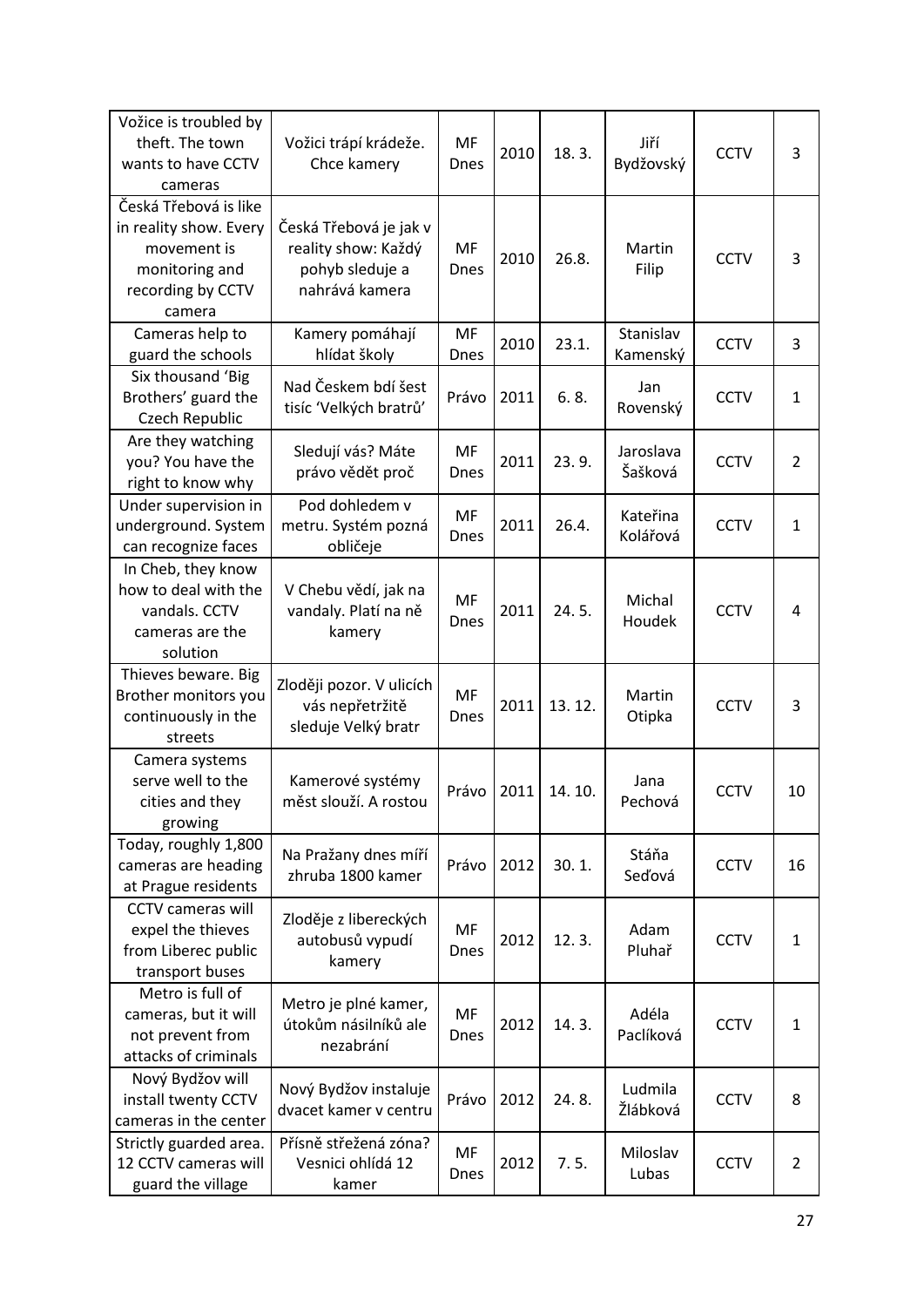| Cameras are installed<br>in yellow buses.<br>Passengers are afraid<br>of monitoring                | Do žlutých autobusů<br>montují kamery. A<br>lidé se bojí sledování         | МF<br><b>Dnes</b> | 2012 | 10.5. | Lukáš<br>Valášek  | <b>CCTV</b> | 3  |
|----------------------------------------------------------------------------------------------------|----------------------------------------------------------------------------|-------------------|------|-------|-------------------|-------------|----|
| Passengers attacked<br>the driver. Therefore<br>CCTV camera will<br>monitor the bus from<br>ghetto | Cestující tu napadali<br>řidiče. Proto autobus z<br>ghetta ohlídají kamery | MF<br><b>Dnes</b> | 2013 | 1.2.  | Miloslav<br>Lubas | <b>CCTV</b> | 1  |
| Cameras saves the<br>city money and<br>discourage the<br>vandals                                   | Kamery šetří městu<br>peníze a brzdí vandaly                               | Právo             | 2013 | 4.2.  | Milan<br>Vojtek   | <b>CCTV</b> | 16 |
| Cameras removed<br>crime from the<br>centre of Břeclav                                             | Kamery čistí centrum<br>Břeclavi od zločinu                                | Právo             | 2013 | 12.3. | miv               | <b>CCTV</b> | 10 |

Source: created by author

## **Table 1: Overview of selected media in 10 countries**

| Country              | <b>Media</b>                                   |  |  |  |
|----------------------|------------------------------------------------|--|--|--|
| Czech Republic       | Mladá fronta Dnes, Právo                       |  |  |  |
| Germany              | Süddeutsche Zeitung, Franfurter<br>Allgemeine  |  |  |  |
| <b>Great Britain</b> | The Telegraph and The Guardian                 |  |  |  |
| Italy                | De la Republika, Il Giornalle                  |  |  |  |
| Mexiko               | La Jordana, La Reforma                         |  |  |  |
| Poland               | Gazeta Wyborcza, Rzeczpospolita                |  |  |  |
| Slovakia             | SME, Pravda                                    |  |  |  |
| Spain                | El Pais, La Vanguardia                         |  |  |  |
| Turkey               | TIME (ZAMAN), SPOKESMAN (SOZCU)                |  |  |  |
| <b>USA</b>           | The New York Times, The Wall Street<br>Journal |  |  |  |

Source: SECONOMICS ISASCR

**Figure 1. Distribution of all the articles on CCTV 2010-2013**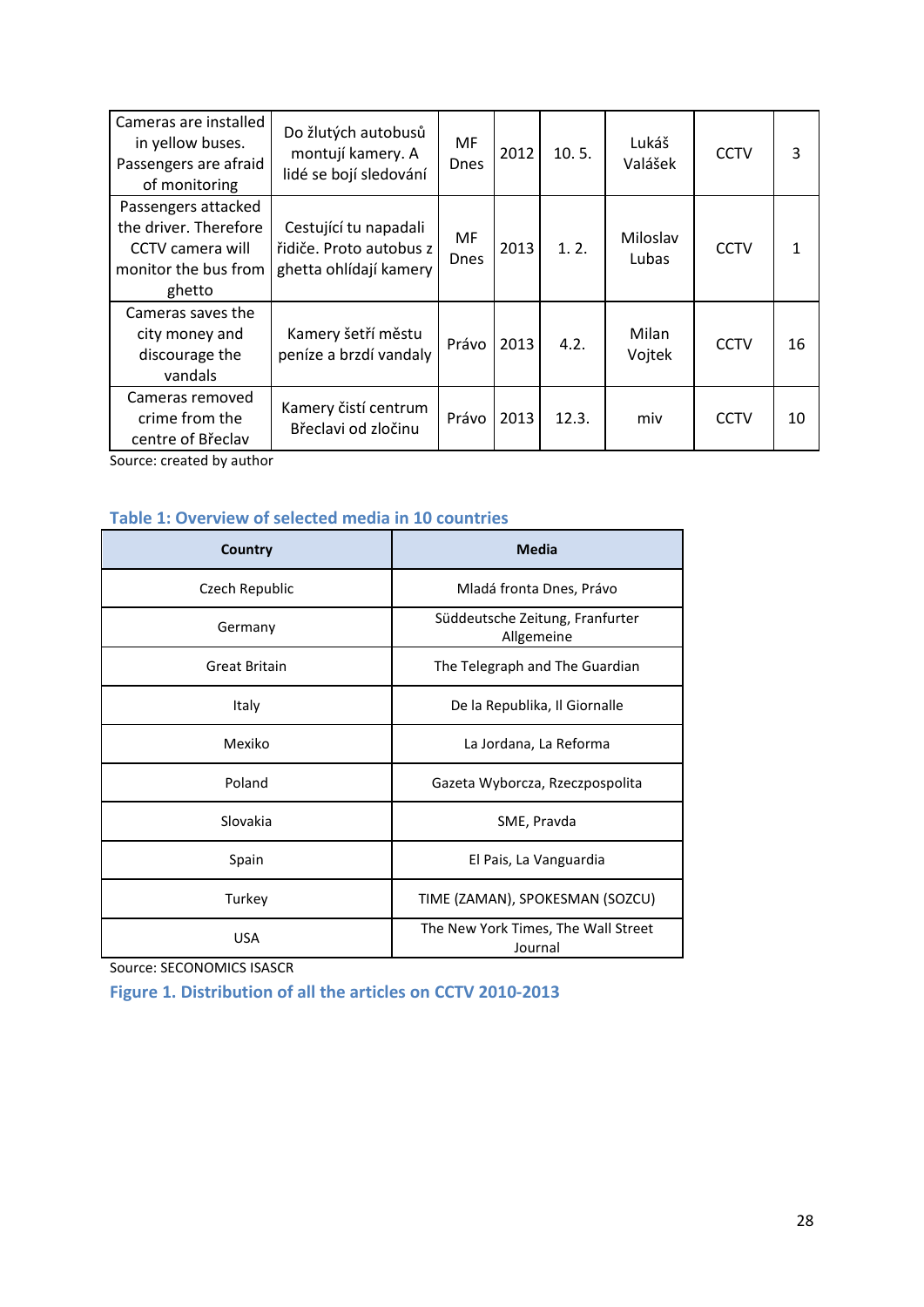

Source: created by the author.





Source: created by the author.





Source: created by the author.

## **Figure 4. International comparison of total number of articles on3D body scanners 2010-**